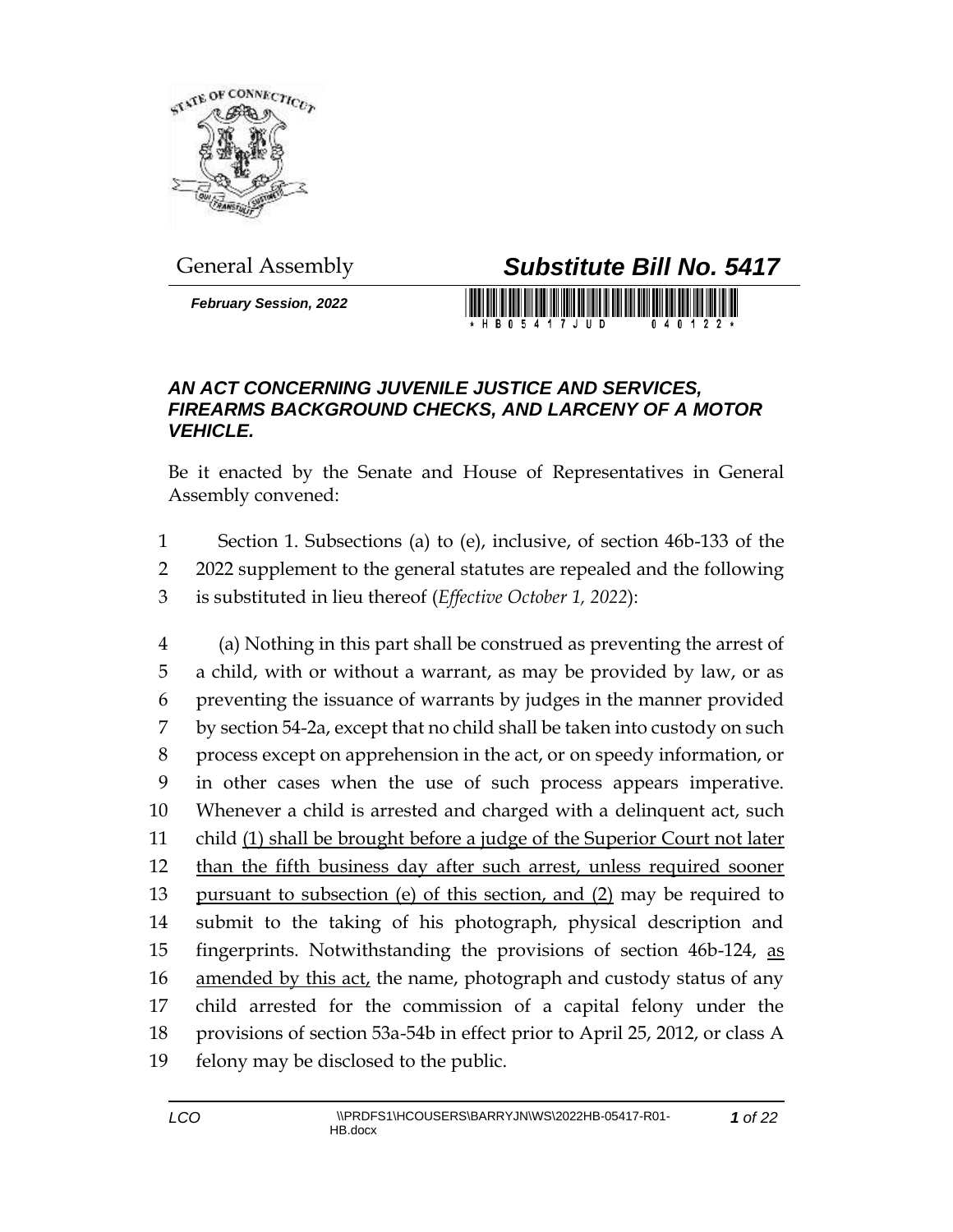(b) Whenever a child is brought before a judge of the Superior Court, which court shall be the court that has jurisdiction over juvenile matters where the child resides if the residence of such child can be determined, such judge shall immediately have the case proceeded upon as a juvenile matter. Such judge may admit the child to bail or release the child in the custody of the child's parent or parents, the child's guardian 26 or some other suitable person to appear before the Superior Court when ordered. If there is probable cause to believe that the child has committed the acts alleged, the court may consider if the child should be assessed for services. Such assessment shall be held not later than two weeks after the child is arraigned and such child shall have the right to counsel at such assessment. If detention becomes necessary, such detention shall be in the manner prescribed by this chapter, provided the child shall be placed in the least restrictive environment possible in a manner consistent with public safety.

 (c) (1) Upon the arrest of any child by an officer, such officer may **[**(1)**]** (A) release the child to the custody of the child's parent or parents, guardian or some other suitable person or agency, **[**(2)**]** (B) at the discretion of the officer, release the child to the child's own custody, or **[**(3)**]** (C) seek a court order to detain the child in a juvenile residential center. No child may be placed in a juvenile residential center unless a judge of the Superior Court determines, based on the available facts, that **[**(A)**]** (i) there is probable cause to believe that the child has committed the acts alleged, **[**(B) there is no appropriate less restrictive alternative available**]** (ii) detention of the child is more reasonable than an appropriate less restrictive alternative, and **[**(C)**]** (iii) there is **[**(i)**]** (I) probable cause to believe that the level of risk that the child poses to public safety if released to the community prior to the court hearing or disposition cannot be managed in a less restrictive setting, **[**(ii)**]** (II) a need to hold the child in order to ensure the child's appearance before the court or compliance with court process, as demonstrated by the child's previous failure to respond to the court process, or **[**(iii)**]** (III) a need to hold the child for another jurisdiction. No child shall be held in any juvenile residential center unless an order to detain is issued by a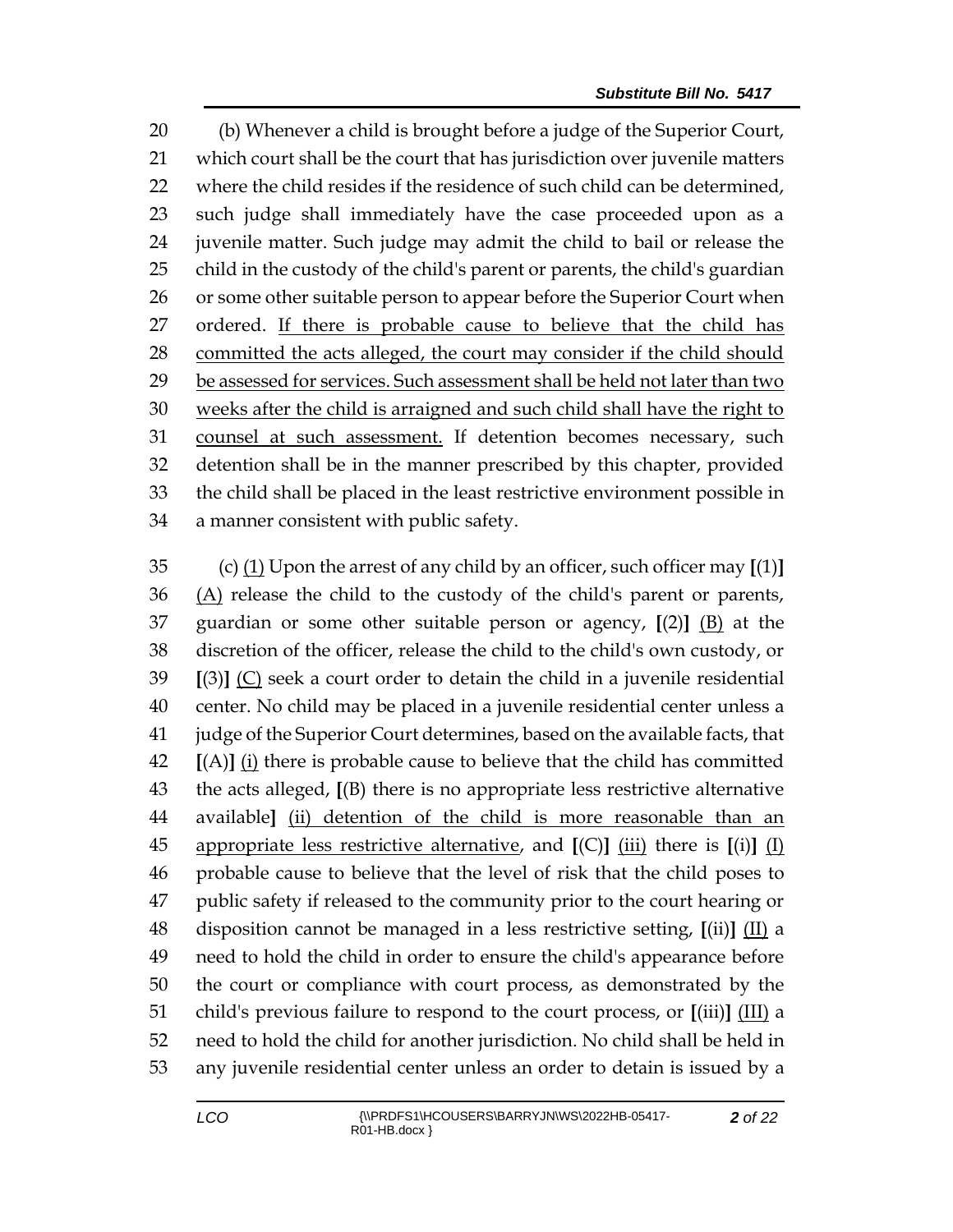judge of the Superior Court. If any such judge declines to detain a child, such judge shall, not later than forty-eight hours after such declination, articulate the reasons in writing for not holding the child in a juvenile residential center.

 (2) A judge of the Superior Court may order any child who is released 59 into the custody of his or her parent or guardian or some other suitable person or agency after being charged with a second or subsequent delinquency offense involving a motor vehicle, as defined in section 46b-133j, as amended by this act, or property theft, to be electronically monitored by using a global positioning system device until such child's case is disposed of. Any failure by the child to adhere to the judge's order concerning electronic monitoring shall result in immediate detention of such child.

 (d) When a child is arrested for the commission of a delinquent act and the child is not placed in a juvenile residential center or referred to a diversionary program, an officer shall serve a written complaint and summons on the child and the child's parent, guardian or some other suitable person or agency. If such child is released to the child's own custody, the officer shall make reasonable efforts to notify, and to provide a copy of a written complaint and summons to, the parent or guardian or some other suitable person or agency prior to the court date on the summons. If any person so summoned wilfully fails to appear in court at the time and place so specified, the court may issue a warrant for the child's arrest or a capias to assure the appearance in court of such parent, guardian or other person. If a child wilfully fails to appear in response to such a summons, the court may order such child taken into custody and such child may be charged with the delinquent act of wilful failure to appear under section 46b-120, as amended by this act. The court may punish for contempt, as provided in section 46b-121, any parent, guardian or other person so summoned who wilfully fails to appear in court at the time and place so specified.

 (e) When a child is arrested for the commission of a delinquent act and is placed in a juvenile residential center pursuant to subsection (c)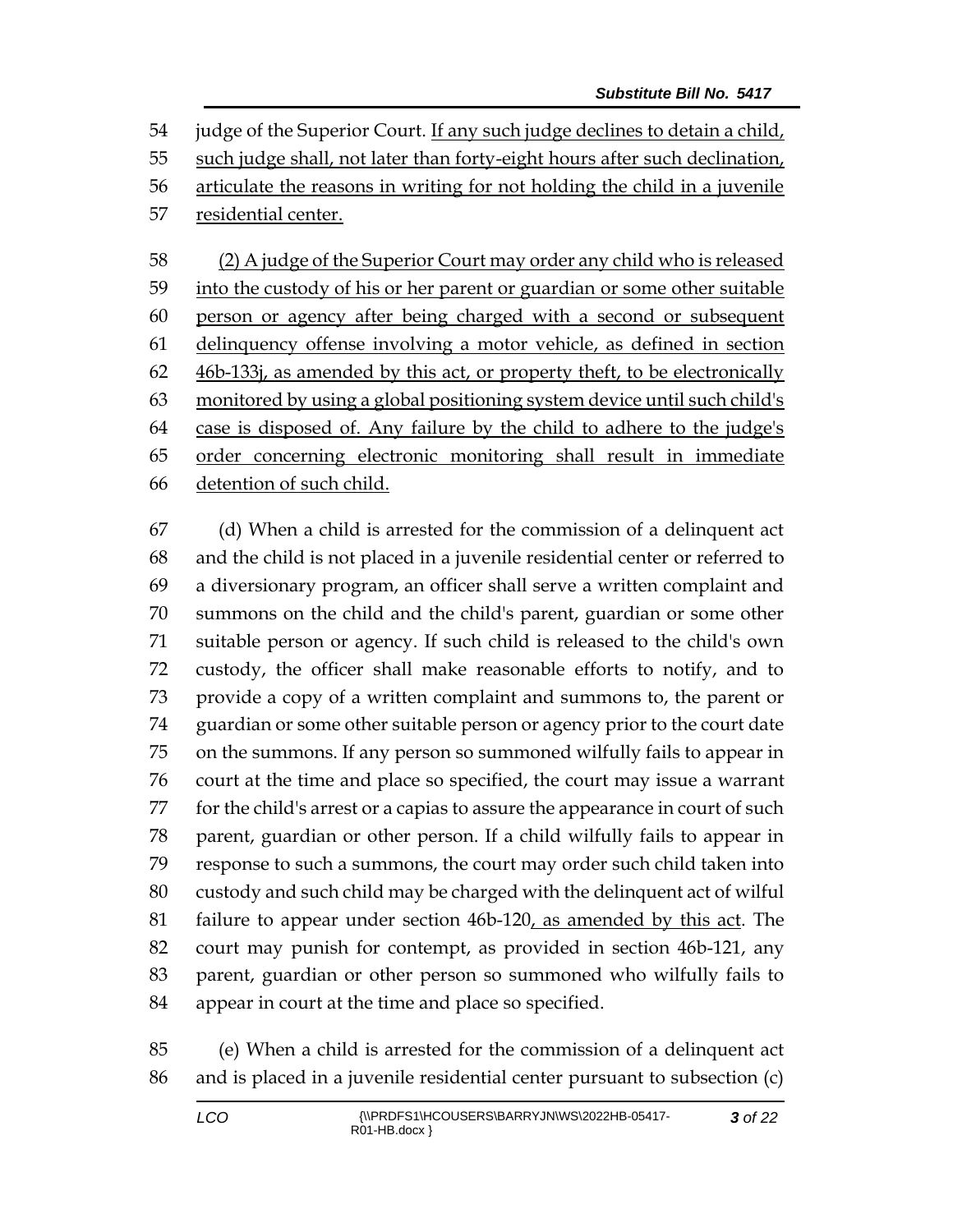of this section, such child may be detained pending a hearing which shall be held on the business day next following the child's arrest. No child may be detained after such hearing unless the court determines, based on the available facts, that (1) there is probable cause to believe that the child has committed the acts alleged, (2) there is no less restrictive alternative available, and (3) through the use of the detention risk screening instrument developed pursuant to section 46b-133g, that there is (A) probable cause to believe that the level of risk the child poses to public safety if released to the community prior to the court hearing or disposition cannot be managed in a less restrictive setting, (B) a need to hold the child in order to ensure the child's appearance before the court or compliance with court process, as demonstrated by the child's previous failure to respond to the court process, **[**;**]** or (C) a need to hold the child for another jurisdiction. Such probable cause may be shown by sworn affidavit in lieu of testimony. No child shall be released from a juvenile residential center who is alleged to have committed a serious juvenile offense except by order of a judge of the Superior Court. The court may, in its discretion, consider as an alternative to detention a suspended detention order with graduated sanctions to be imposed based on the detention risk screening for such child, using the instrument developed pursuant to section 46b-133g. Any child confined in a community correctional center or lockup shall be held in an area separate and apart from any adult detainee, except in the case of a nursing infant, and no child shall at any time be held in solitary confinement. **[**or**]** No such child may be held for a period that exceeds six hours, except such child may be held for a period that does not exceed eight hours in a case where an officer has submitted an 114 application for an order of detention and the judge has not yet ruled on such application, or if such officer has been unable to contact such child's parent or guardian. When a female child is held in custody, she shall, as far as possible, be in the charge of a woman attendant.

 Sec. 2. Section 46b-133d of the general statutes is repealed and the following is substituted in lieu thereof (*Effective October 1, 2022*):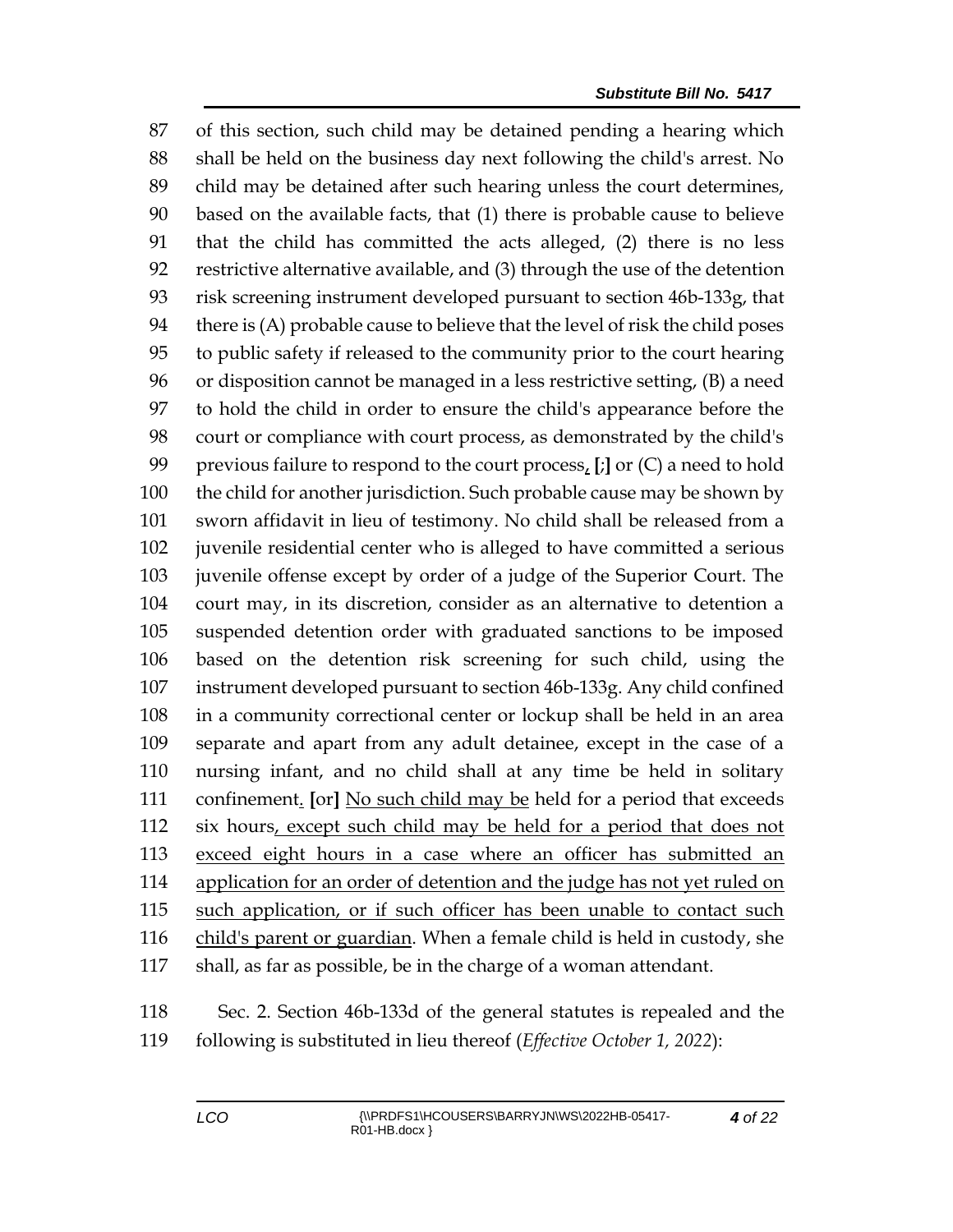(a) For the purposes of this section, "special juvenile probation" means a period of probation imposed by the superior court for juvenile matters upon a child in a proceeding designated as a serious homicide, firearm or sexual offender prosecution during which the child is supervised by a juvenile probation officer prior to such child attaining eighteen years of age and by an adult probation officer after such child attains eighteen years of age.

 (b) Whenever a child is referred for (1) the commission of any crime of (A) murder or manslaughter in the first degree, (B) a violation of section 53a-56a, 53a-60a, 53a-60c, 53a-92a, 53a-94a, 53a-102a, 53a-103a or 53a-212, or (C) a violation of section 53a-59, 53a-101 or 53a-136a if such violation involved the use of a firearm, or (2) the commission of any crime of a sexual nature, and such case is not transferred to the regular criminal docket pursuant to section 46b-127, the prosecutorial official may request the court to designate the proceeding as a serious homicide, firearm or sexual offender prosecution.

 (c) If a prosecutorial official requests that a proceeding be designated as a serious homicide, firearm or sexual offender prosecution, the court shall hold a hearing not later than thirty days after the filing of such request unless good cause is shown by the prosecutorial official or by the child as to why the hearing should not be held within such period. If good cause is shown, the hearing shall be held not later than ninety days after the filing of such request. The court shall decide whether to designate the proceeding as a serious homicide, firearm or sexual offender prosecution not later than thirty days after the completion of such hearing. The court shall grant the request to designate the proceeding as a serious homicide, firearm or sexual offender 147 prosecution if the court finds probable cause to believe the child has committed the felony act charged and the prosecutorial official shows by **[**a preponderance of the**]** clear and convincing evidence that such designation will serve the public safety. The decision to designate the proceeding as a serious homicide, firearm or sexual offender prosecution shall not be a final judgment for purposes of appeal.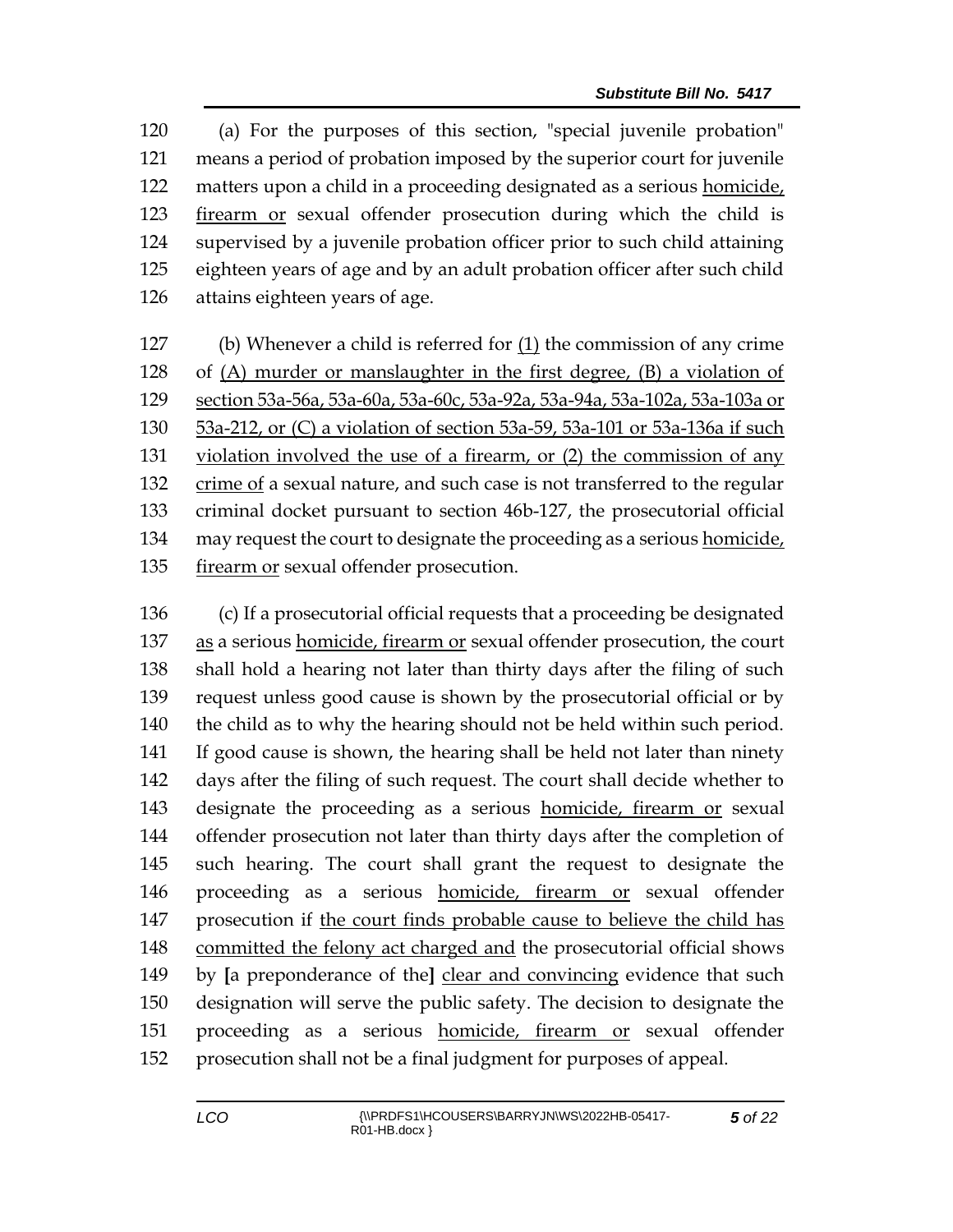(d) A proceeding designated as a serious homicide, firearm or sexual offender prosecution pursuant to subsection (c) of this section shall be held before the court without a jury provided the child has waived the right to a trial by jury. If a child is convicted of or pleads guilty or nolo contendere to a charge in a proceeding that has been designated as a serious homicide, firearm or sexual offender prosecution, the court shall: (1) Sentence the child in accordance with section 46b-140, 160 provided such sentence may be extended for a period not to exceed sixty months, (2) sentence the child to a period of special juvenile probation of at least five years, to commence upon the release of the child from the institution, agency or program in whose care the child had been placed, and (3) sentence the child in accordance with section 53a-28 with the execution of such sentence stayed on the condition that the child not violate the conditions of the sentence imposed pursuant to subdivisions (1) and (2) of this subsection or commit a subsequent crime.

 (e) Whenever **[**it appears**]** there is probable cause to believe that a child who has been sentenced pursuant to subsection (d) of this section has violated the conditions of the sentence imposed pursuant to subdivision (2) of said subsection or has committed a subsequent crime, the court may **[**, without notice, order that the child be immediately**]** issue a warrant for the arrest of the child for a violation of the conditions of the sentence imposed pursuant to subsection (d) of this section and may order that the child be taken into custody in accordance with the provisions of sections 46b-125 and 53a-32. If such violation of probation or subsequent crime occurs prior to the person attaining eighteen years of age, the matter shall be handled by the superior court for juvenile matters. If such violation of probation or subsequent crime occurs after the person has attained eighteen years of age, the matter shall be handled by the regular criminal docket of the Superior Court. Whenever such matter is handled by the superior court for juvenile matters, the court shall notify the child and such child's parent or guardian and the attorney of record, if any, in writing of the reasons alleged to exist for the lifting of the stay of execution of the sentence imposed pursuant to subdivision (3) of subsection (d) of this section. If the child challenges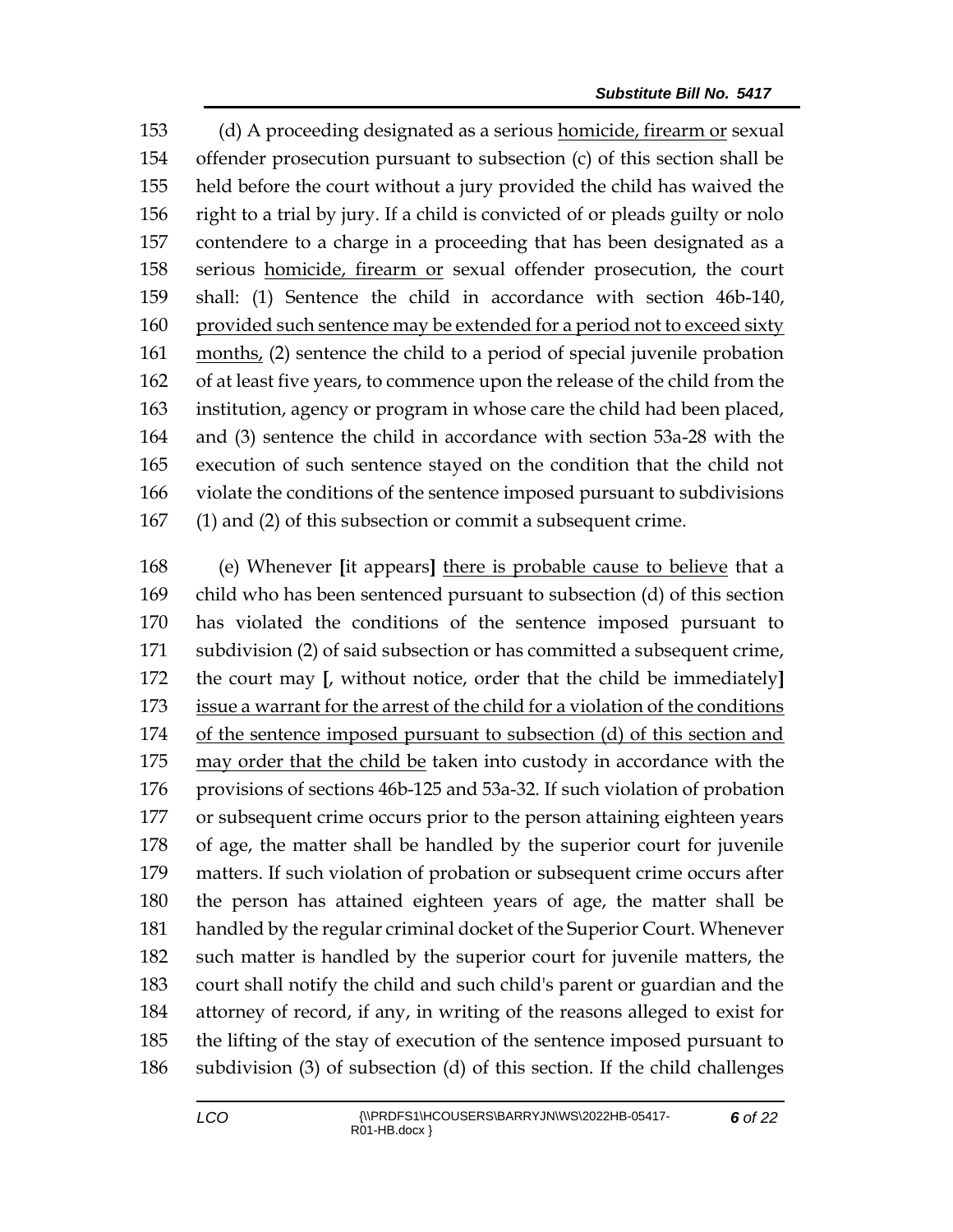such reasons, the court shall hold a hearing at which the child shall be entitled to be heard and be represented by counsel. After such hearing, if the court finds that (1) the child has violated the conditions of the sentence imposed pursuant to subdivision (2) of subsection (d) of this section, **[**or**]** (2) committed a subsequent crime, or (3) by clear and convincing evidence that the best interest of the community cannot be served by continued supervision by the superior court for juvenile matters or in the community, it shall order the child to serve a sentence not to exceed that imposed pursuant to subdivision (3) of subsection (d) of this section unless it determines there are mitigating circumstances that justify continuing the stay of execution and specifically states such mitigating circumstances in writing for the record. The child shall receive credit against any sentence imposed pursuant to subdivision (3) of subsection (d) of this section for time served in a juvenile facility pursuant to the sentence imposed pursuant to subdivision (1) of said subsection.

 (f) When a proceeding has been designated as a serious homicide, firearm or sexual offender prosecution pursuant to subsection (c) of this section and the child does not waive the right to a trial by jury, the court shall transfer the case from the docket for juvenile matters to the regular criminal docket of the Superior Court. Upon transfer, such child shall 208 stand trial and be sentenced, if convicted, as if such child were eighteen years of age, subject to the provisions of section 54-91g, except that no such child shall be placed in a correctional facility but shall be maintained in a facility for children and youths until such child attains eighteen years of age or until such child is sentenced, whichever occurs first. Such child shall receive credit against any sentence imposed for time served in a juvenile facility prior to the effectuation of the transfer. A child who has been transferred may enter a guilty plea to a lesser offense if the court finds that such plea is made knowingly and voluntarily. Any child transferred to the regular criminal docket who pleads guilty to a lesser offense shall not resume such child's status as a juvenile regarding such offense. If the action is dismissed or nolled or if such child is found not guilty of the charge for which such child was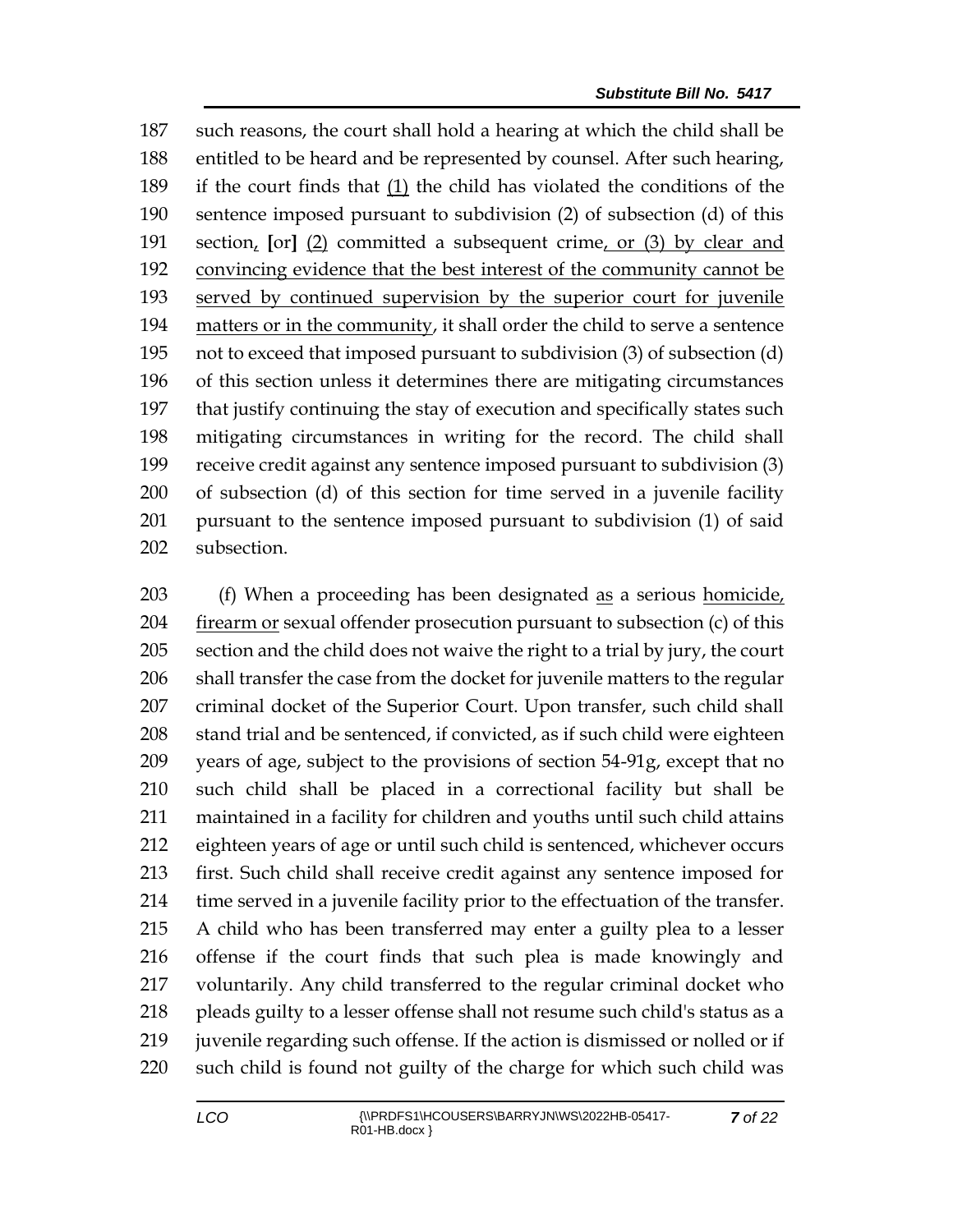transferred, the child shall resume such child's status as a juvenile until such child attains eighteen years of age.

 Sec. 3. Subsection (c) of section 29-33 of the general statutes is repealed and the following is substituted in lieu thereof (*Effective October 1, 2022*):

 (c) No person, firm or corporation shall sell, deliver or otherwise 227 transfer any pistol or revolver except upon written application on a form prescribed and furnished by the Commissioner of Emergency Services and Public Protection. Such person, firm or corporation shall ensure that all questions on the application are answered properly prior to releasing the pistol or revolver and shall retain the application, which shall be attached to the federal sale or transfer document, for at least twenty years or until such vendor goes out of business. Such application shall be available for inspection during normal business hours by law enforcement officials. No sale, delivery or other transfer of any pistol or revolver shall be made unless the person making the purchase or to whom the same is delivered or transferred is personally known to the person selling such pistol or revolver or making delivery or transfer thereof or provides evidence of his identity in the form of a motor vehicle operator's license, identity card issued pursuant to section 1-1h or valid passport. No sale, delivery or other transfer of any pistol or revolver shall be made until the person, firm or corporation making such transfer obtains an authorization number from the Commissioner of Emergency Services and Public Protection. Said commissioner shall perform the national instant criminal background check and make a reasonable effort to determine whether there is any reason that would prohibit such applicant from possessing a pistol or revolver as provided in section 53a-217c. If the commissioner determines the existence of such 249 a reason, the commissioner shall  $(1)$  deny the sale and no pistol or revolver shall be sold, delivered or otherwise transferred by such person, firm or corporation to such applicant, and (2) inform the chief of 252 police of the town in which the applicant resides, or, where there is no chief of police, the warden of the borough or the first selectman of the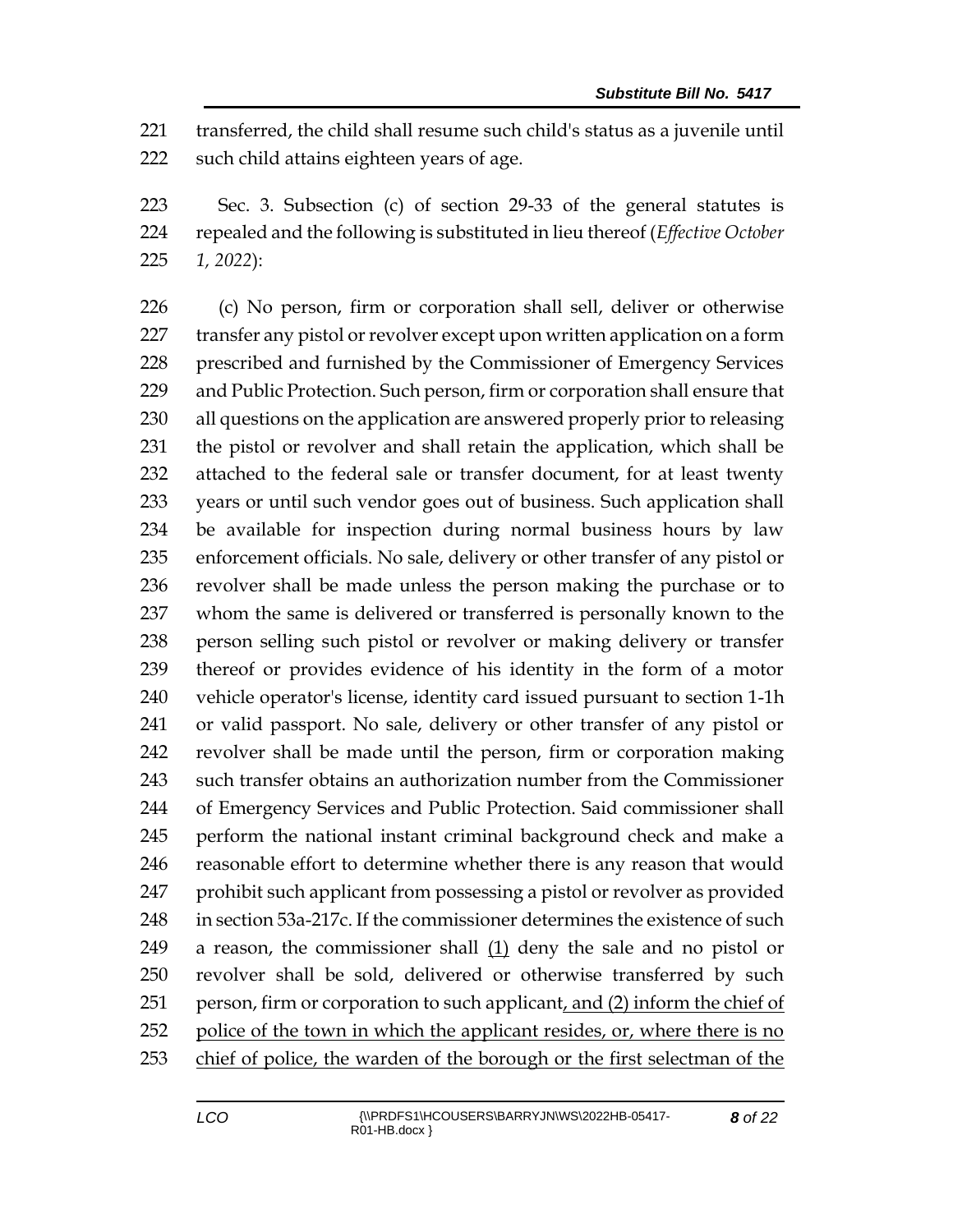town, as the case may be, that there exists a reason that would prohibit such applicant from possessing a pistol or revolver.

 Sec. 4. Subsection (d) of section 29-37a of the general statutes is repealed and the following is substituted in lieu thereof (*Effective October 1, 2022*):

 (d) No person, firm or corporation may sell, deliver or otherwise transfer, at retail, any long gun to any person unless such person makes application on a form prescribed and furnished by the Commissioner of Emergency Services and Public Protection, which shall be attached by the transferor to the federal sale or transfer document and filed and retained by the transferor for at least twenty years or until such transferor goes out of business. Such application shall be available for inspection during normal business hours by law enforcement officials. No such sale, delivery or other transfer of any long gun shall be made until the person, firm or corporation making such sale, delivery or transfer has ensured that such application has been completed properly and has obtained an authorization number from the Commissioner of Emergency Services and Public Protection for such sale, delivery or transfer. The Department of Emergency Services and Public Protection shall make every effort, including performing the national instant criminal background check, to determine if the applicant is eligible to receive such long gun. If it is determined that the applicant is ineligible 276 to receive such long gun, the Commissioner of Emergency Services and Public Protection shall immediately notify the (1) person, firm or corporation to whom such application was made and no such long gun shall be sold, delivered or otherwise transferred to such applicant by such person, firm or corporation, and (2) chief of police of the town in which the applicant resides, or, where there is no chief of police, the warden of the borough or the first selectman of the town, as the case may be, that the applicant is not eligible to receive a long gun. When any long gun is delivered in connection with any sale or purchase, such long gun shall be enclosed in a package, the paper or wrapping of which shall be securely fastened, and no such long gun when delivered on any sale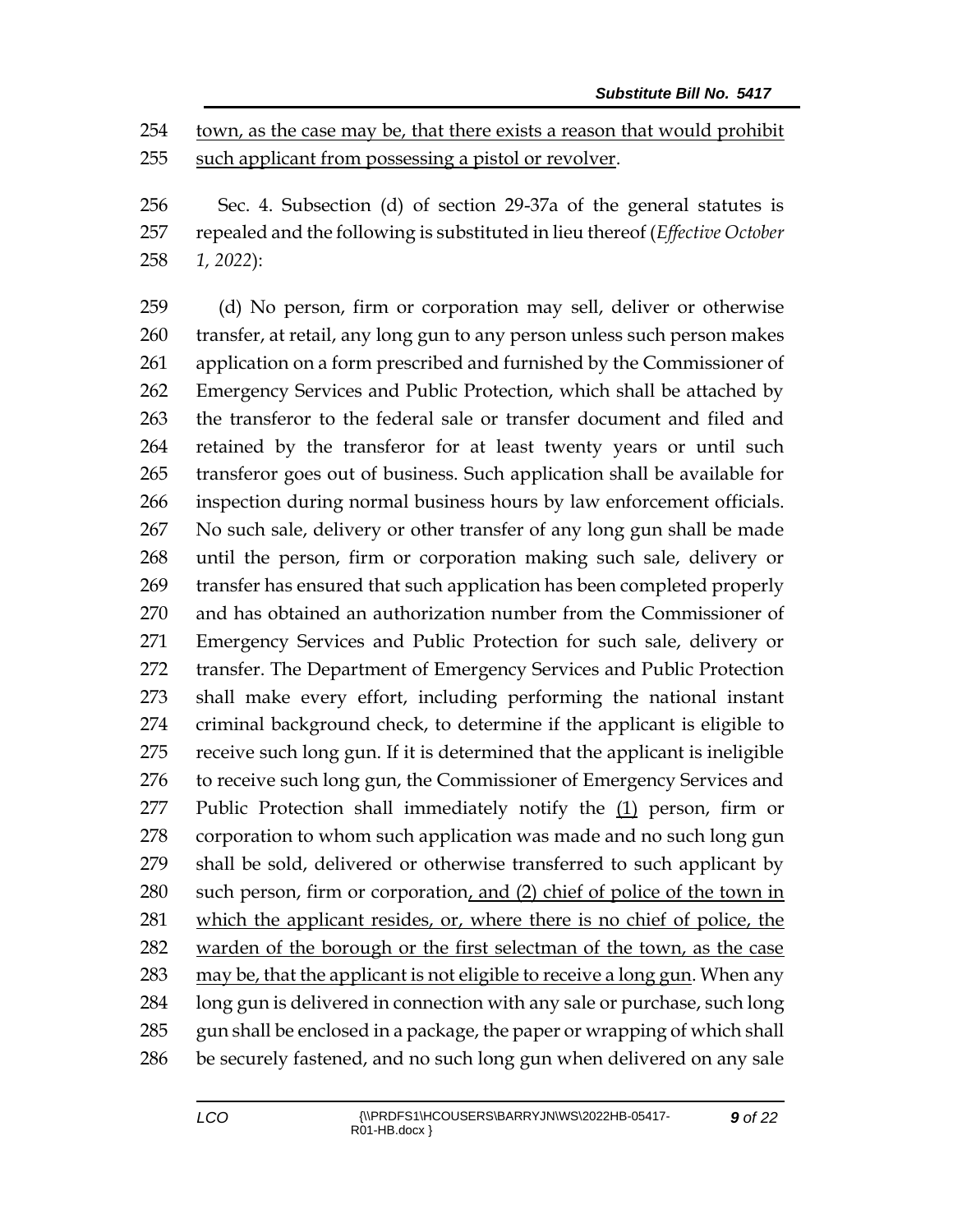or purchase shall be loaded or contain any gunpowder or other explosive or any bullet, ball or shell. Upon the sale, delivery or other transfer of the long gun, the transferee shall sign in triplicate a receipt for such long gun, which shall contain the name, address and date and place of birth of such transferee, the date of such sale, delivery or transfer and the caliber, make, model and manufacturer's number and a general description thereof. Not later than twenty-four hours after such sale, delivery or transfer, the transferor shall send by first class mail or electronically transfer one receipt to the Commissioner of Emergency Services and Public Protection and one receipt to the chief of police or, where there is no chief of police, the warden of the borough or the first selectman, of the town in which the transferee resides, and shall retain one receipt, together with the original application, for at least five years.

 Sec. 5. Subsection (d) of section 46b-124 of the 2022 supplement to the general statutes is repealed and the following is substituted in lieu thereof (*Effective April 1, 2023*):

 (d) Records of cases of juvenile matters involving delinquency proceedings shall be available to (1) Judicial Branch employees who, in the performance of their duties, require access to such records, (2) judges and employees of the Probate Court who, in the performance of their duties, require access to such records, and (3) employees and authorized agents of municipal, state or federal agencies involved in (A) the delinquency proceedings, (B) the provision of services directly to the child, or (C) the delivery of court diversionary programs. Such employees and authorized agents include, but are not limited to, law enforcement officials, community-based youth service bureau officials, state and federal prosecutorial officials, school officials in accordance with section 10-233h, court officials including officials of both the regular criminal docket and the docket for juvenile matters and officials of the Division of Criminal Justice, the Division of Public Defender Services, the Department of Children and Families, if the child is committed pursuant to section 46b-129, provided such disclosure shall be limited to (i) information that identifies the child as the subject of the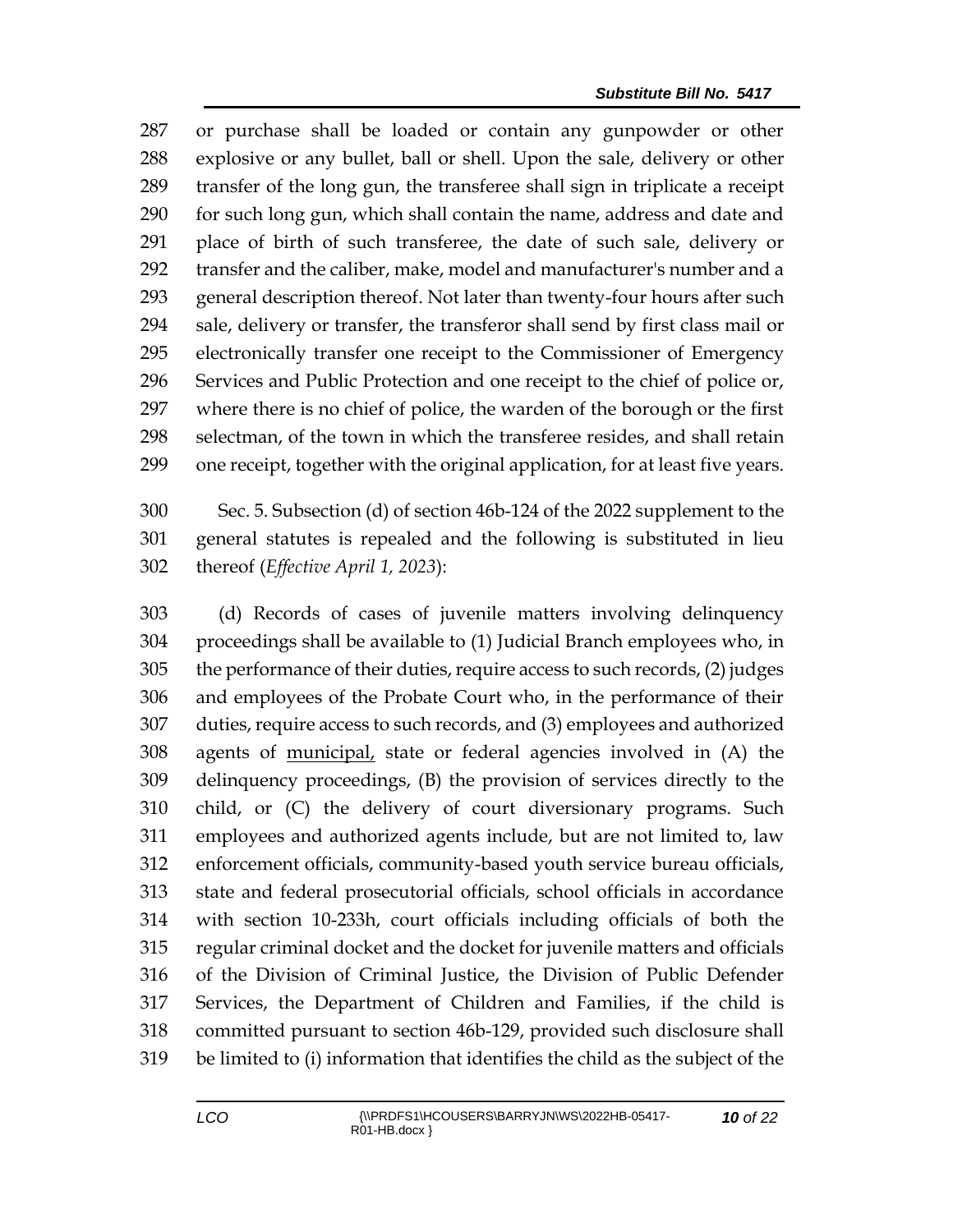delinquency petition, or (ii) the records of the delinquency proceedings, when the juvenile court orders the department to provide services to said child, the Court Support Services Division and agencies under contract with the Judicial Branch. Such records shall also be available to (I) the attorney representing the child, including the Division of Public Defender Services, in any proceeding in which such records are relevant, (II) the parents or guardian of the child, until such time as the subject of the record reaches the age of majority, (III) the subject of the record, upon submission of satisfactory proof of the subject's identity, pursuant to guidelines prescribed by the Office of the Chief Court Administrator, provided the subject has reached the age of majority, (IV) law enforcement officials and prosecutorial officials conducting legitimate criminal investigations, (V) a state or federal agency providing services related to the collection of moneys due or funding to support the service needs of eligible juveniles, provided such disclosure shall be limited to that information necessary for the collection of and application for such moneys, (VI) members and employees of the Board of Pardons and Paroles and employees of the Department of Correction who, in the performance of their duties, require access to such records, provided the subject of the record has been convicted of a crime in the regular criminal docket of the Superior Court and such records are relevant to the performance of a risk and needs assessment of such person while such person is incarcerated, the determination of such person's suitability for release from incarceration or for a pardon, or the determination of the supervision and treatment needs of such person while on parole or other supervised release, and (VII) members and employees of the Judicial Review Council who, in the performance of their duties related to said council, require access to such records. Records disclosed pursuant to this subsection shall not be further disclosed, except that information contained in such records may be disclosed in connection with bail or sentencing reports in open court during criminal proceedings involving the subject of such information, or as otherwise provided by law. Records of cases of juvenile matters involving delinquency proceedings, including arrest records, in the past ninety days shall be available via direct electronic means to state and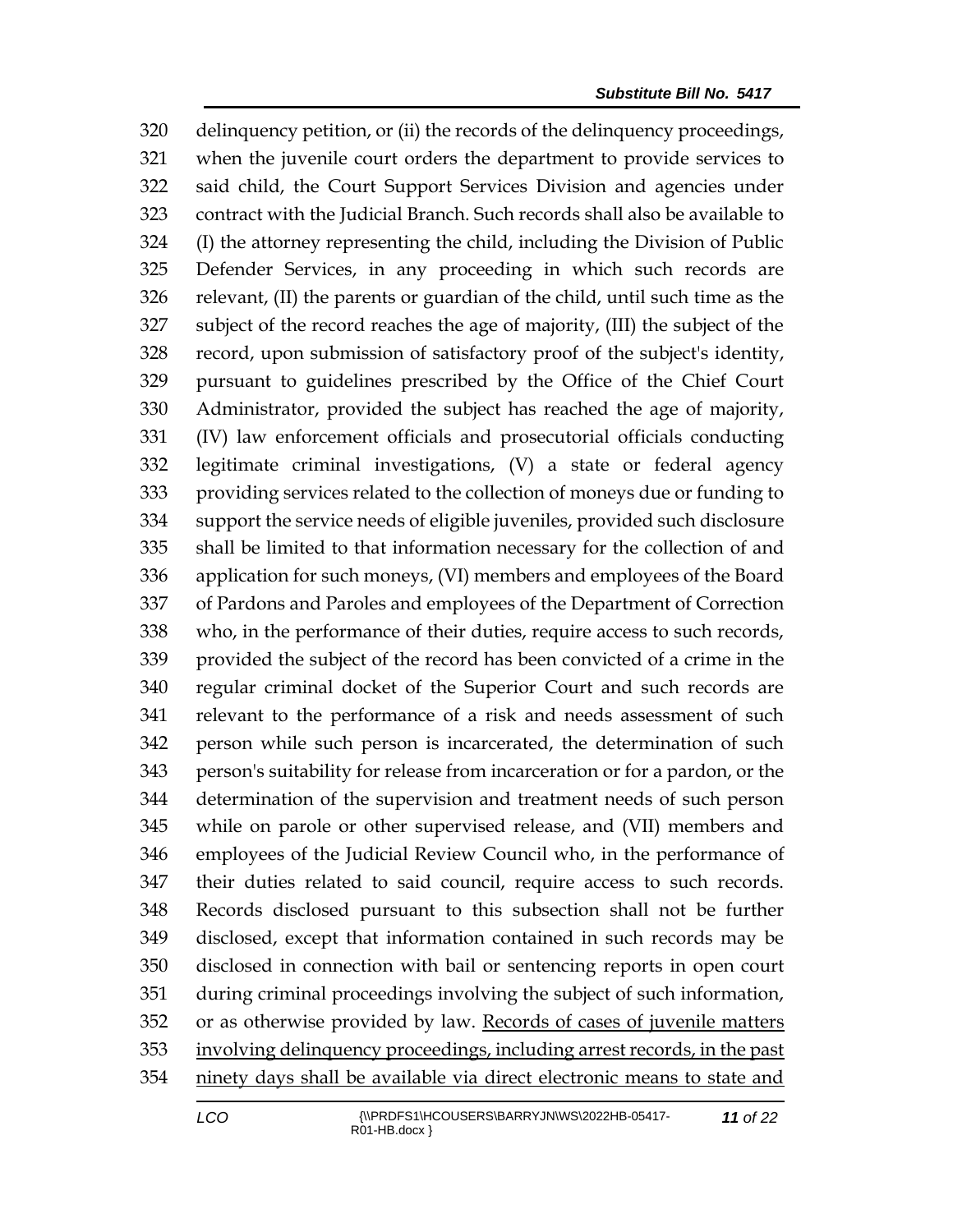## municipal law enforcement officials conducting criminal investigations.

 Sec. 6. (NEW) (*Effective October 1, 2022*) (a) The Chief State's Attorney shall develop, implement and update, as necessary, a training program on a uniform process for applying for and seeking the issuance of a detention order pursuant to section 46b-133 of the general statutes, as amended by this act. The Chief State's Attorney shall administer such program and any updated program to those persons required to complete such program pursuant to subsection (b) of this section in a manner and frequency determined by said administrator.

 (b) Each prosecutorial official and peace officer, as defined in section 53a-3 of the general statutes, except any judicial marshal, shall complete the training program pursuant to subsection (a) of this section and as directed by the Chief State's Attorney.

 Sec. 7. Section 46b-133p of the 2022 supplement to the general statutes is repealed and the following is substituted in lieu thereof (*Effective October 1, 2022*):

 (a) Any law enforcement officer or prosecutorial official who sought a court order to detain a child pursuant to subparagraph (C) of subdivision **[**(3)**]** (1) of subsection (c) of section 46b-133, as amended by 374 this act, shall attach, along with the summons, a copy of the completed form to detain that is prescribed by Office of the Chief Court Administrator.

 (b) The Judicial Branch, the Division of Criminal Justice, the Division of State Police within the Department of Emergency Services and Public Protection and each municipal police department shall compile data concerning requests by a law enforcement officer to detain a child pursuant to subdivision (3) of subsection (c) of section 46b-133, as amended by this act. The Judicial Branch shall sort such data by judicial district and categorize such data based on (1) how many such requests were made, and (2) how many such requests were denied. Not later than January 15, 2023, and annually thereafter, the Judicial Branch shall, in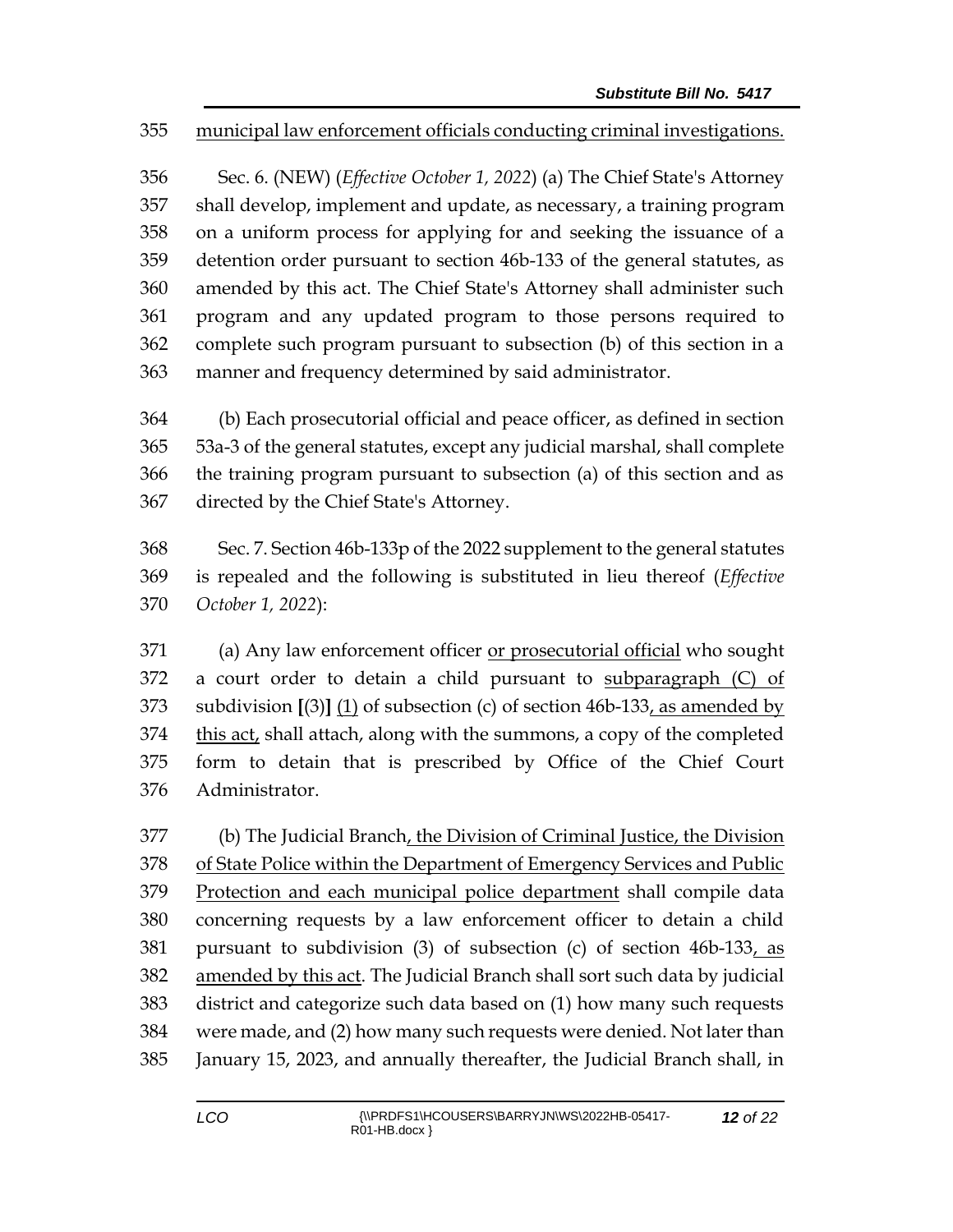accordance with the provisions of section 11-4a, report such data from the previous calendar year to the joint standing committee of the General Assembly having cognizance of matters relating to the judiciary.

 Sec. 8. Section 53a-122 of the general statutes is repealed and the following is substituted in lieu thereof (*Effective October 1, 2022*):

 (a) A person is guilty of larceny in the first degree when **[**he**]** such person commits larceny, as defined in section 53a-119, and: (1) The property or service, regardless of its nature and value, is obtained by extortion, (2) the value of the property or service exceeds twenty thousand dollars, **[**(3) the property consists of a motor vehicle, the value of which exceeds twenty thousand dollars, or (4)**]** or (3) the property is obtained by defrauding a public community, and the value of such property exceeds two thousand dollars.

 **[**(b) For purposes of this section, "motor vehicle" means any motor vehicle, construction equipment, agricultural tractor or farm implement or major component part of any of the above. In any prosecution under subdivision (3) of subsection (a) of this section, evidence of (1) forcible entry, (2) forcible removal of ignition, or (3) alteration, mutilation or removal of a vehicle identification number shall be prima facie evidence (A) that the person in control or possession of such motor vehicle knows or should have known that such motor vehicle is stolen, and (B) that such person possesses such motor vehicle with larcenous intent.**]**

**[**(c)**]** (b) Larceny in the first degree is a class B felony.

 Sec. 9. Section 53a-123 of the general statutes is repealed and the following is substituted in lieu thereof (*Effective October 1, 2022*):

 (a) A person is guilty of larceny in the second degree when **[**he**]** such person commits larceny, as defined in section 53a-119, and: (1) The **[**property consists of a motor vehicle, the value of which exceeds ten thousand dollars, (2) the**]** value of the property or service exceeds ten thousand dollars, **[**(3)**]** (2) the property, regardless of its nature or value,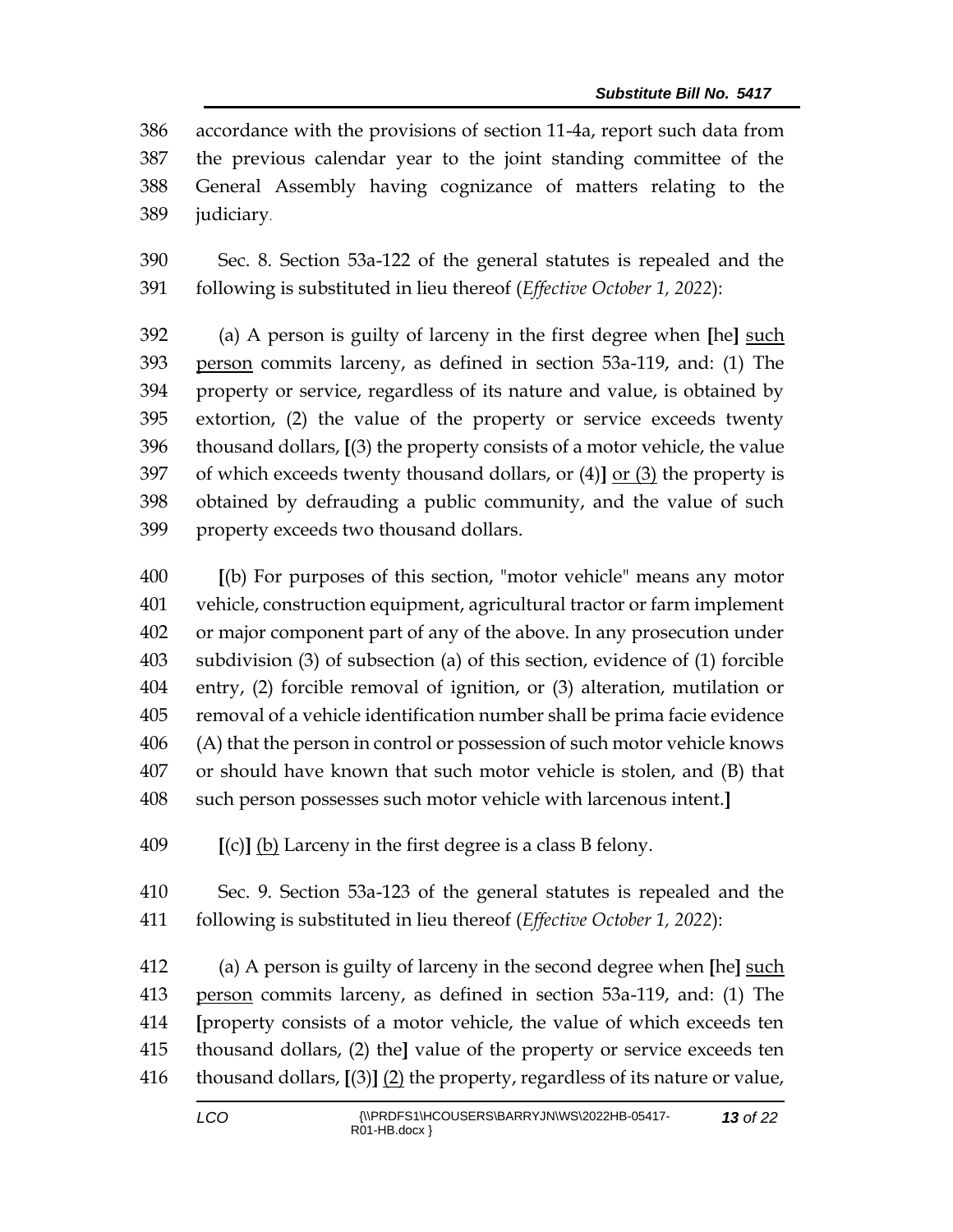is taken from the person of another, **[**(4)**]** (3) the property is obtained by defrauding a public community, and the value of such property is two thousand dollars or less, **[**(5)**]** (4) the property, regardless of its nature or value, is obtained by embezzlement, false pretenses or false promise and the victim of such larceny is sixty years of age or older, or is a conserved person, as defined in section 45a-644, or is blind or physically disabled, as defined in section 1-1f, or **[**(6)**]** (5) the property, regardless of its value, consists of wire, cable or other equipment used in the provision of telecommunications service and the taking of such property causes an interruption in the provision of emergency telecommunications service.

 **[**(b) For purposes of this section, "motor vehicle" means any motor vehicle, construction equipment, agricultural tractor or farm implement or major component part of any of the above. In any prosecution under subdivision (1) of subsection (a) of this section, evidence of (1) forcible entry, (2) forcible removal of ignition, or (3) alteration, mutilation or removal of a vehicle identification number shall be prima facie evidence (A) that the person in control or possession of such motor vehicle knows or should have known that such motor vehicle is stolen, and (B) that such person possesses such motor vehicle with larcenous intent.**]**

**[**(c)**]** (b) Larceny in the second degree is a class C felony.

 Sec. 10. Section 53a-124 of the general statutes is repealed and the following is substituted in lieu thereof (*Effective October 1, 2022*):

 (a) A person is guilty of larceny in the third degree when **[**he**]** such person commits larceny, as defined in section 53a-119, and: (1) The **[**property consists of a motor vehicle, the value of which is ten thousand dollars or less; (2) the**]** value of the property or service exceeds two thousand dollars; **[**(3)**]** (2) the property consists of a public record, writing or instrument kept, held or deposited according to law with or in the keeping of any public office or public servant; or **[**(4)**]** (3) the property consists of a sample, culture, microorganism, specimen, record, recording, document, drawing or any other article, material, device or substance which constitutes, represents, evidences, reflects or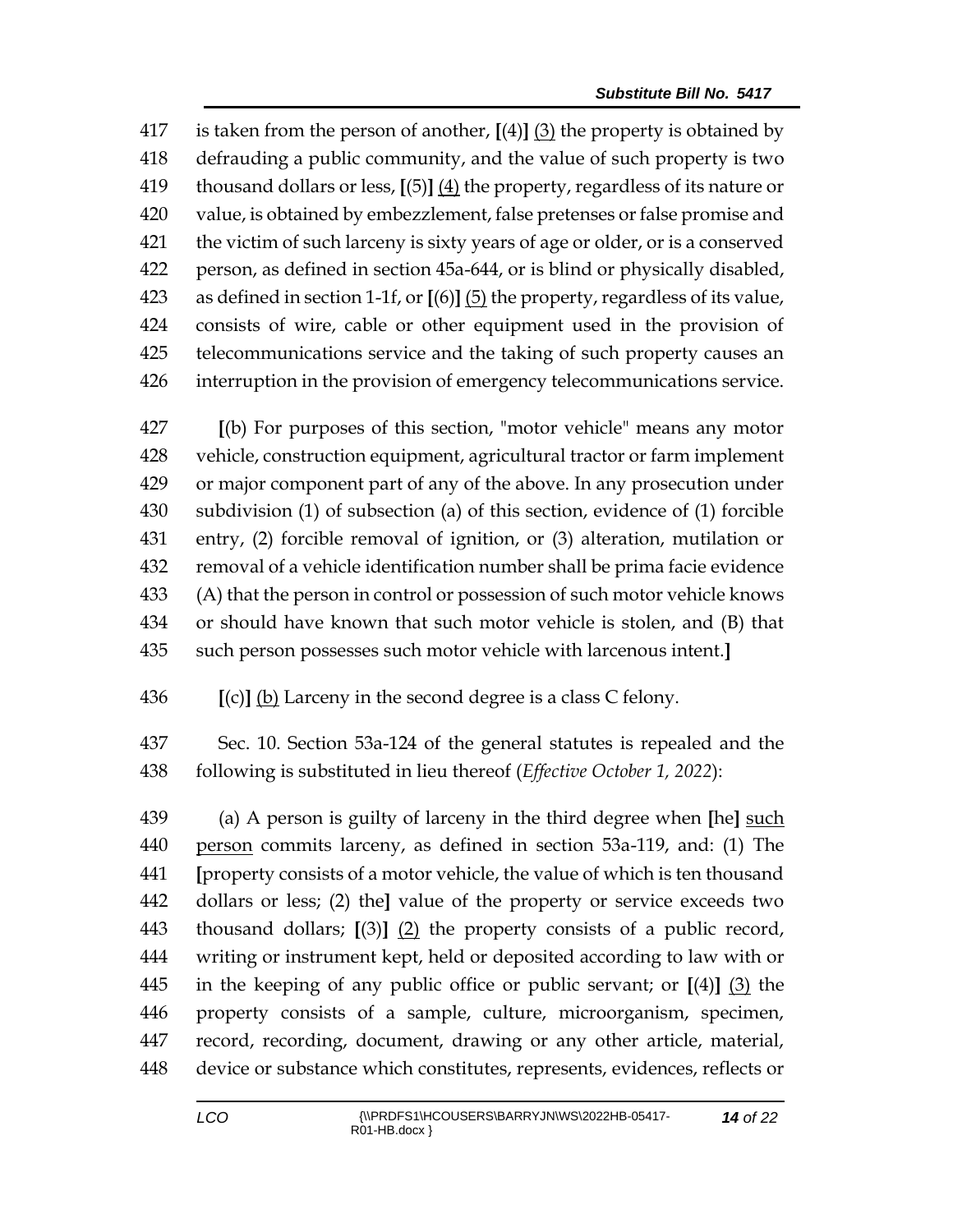records a secret scientific or technical process, invention or formula or any phase or part thereof. A process, invention or formula is "secret" when it is not, and is not intended to be, available to anyone other than the owner thereof or selected persons having access thereto for limited purposes with his consent, and when it accords or may accord the owner an advantage over competitors or other persons who do not have knowledge or the benefit thereof.

 **[**(b) For purposes of this section, "motor vehicle" means any motor vehicle, construction equipment, agricultural tractor or farm implement or major component part of any of the above. In any prosecution under subdivision (1) of subsection (a) of this section, evidence of (1) forcible entry, (2) forcible removal of ignition, or (3) alteration, mutilation or removal of a vehicle identification number shall be prima facie evidence (A) that the person in control or possession of such motor vehicle knows or should have known that such motor vehicle is stolen, and (B) that such person possesses such motor vehicle with larcenous intent.**]**

**[**(c)**]** (b) Larceny in the third degree is a class D felony.

 Sec. 11. (*Effective from passage*) (a) The Commissioner of Children and Families and the executive director of the Court Support Services Division of the Judicial Branch shall identify each juvenile delinquency or justice service provided to children by the Department of Children and Families at the time of the passage of public act 18-31. Said commissioner and executive director shall determine how such services were transferred from the department to the Court Support Services Division and identify any services that were merged into other services, eliminated or otherwise not transferred.

 (b) Said commissioner and executive director shall report, not later than December 31, 2022, in accordance with the provisions of section 11- 4a of the general statutes, their findings pursuant to the provisions of subsection (a) of this section, to the joint standing committee of the General Assembly having cognizance of matters relating to the judiciary.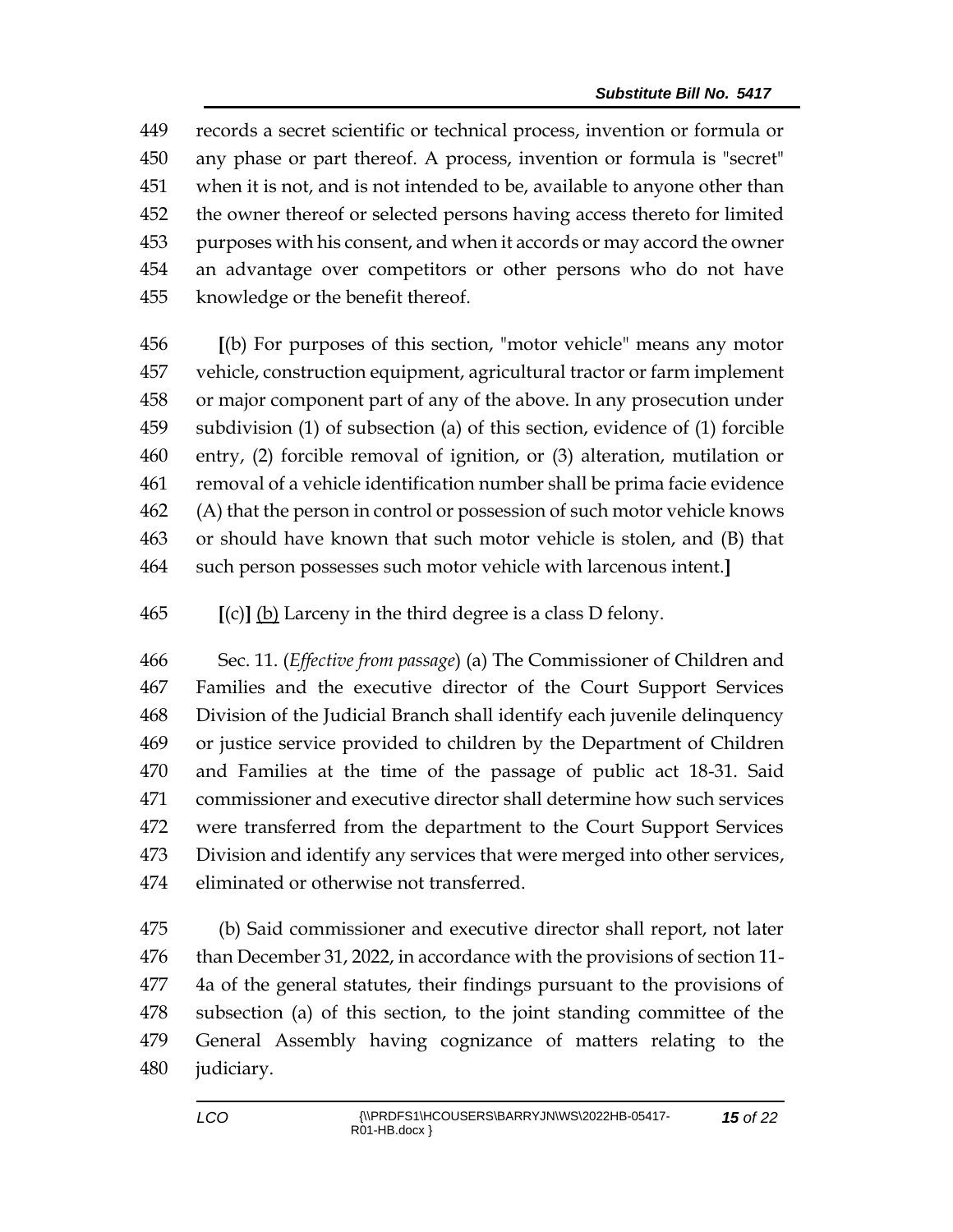Sec. 12. (*Effective from passage*) (a) Not later than thirty days after the effective date of this section, the executive director of the Court Support Services Division of the Judicial Branch shall review the (1) staffing levels of juvenile probation officers, (2) name, number and location of juvenile pretrial and diversionary programs, the content of such programs and their efficacy at reducing recidivism, and (3) availability and efficiency of juvenile job training programs and juvenile drug treatment programs.

 (b) Not later than December 31, 2022, the executive director of the Court Support Services Division of the Judicial Branch shall report, in accordance with the provisions of section 11-4a of the general statutes, on the review conducted pursuant to subsection (a) of this section and any resulting recommendations for legislation to the joint standing committee of the General Assembly having cognizance of matters relating to the judiciary.

 Sec. 13. (NEW) (*Effective October 1, 2022*) (a) A person is guilty of larceny of a motor vehicle when such person commits larceny, as defined in section 53a-119 of the general statutes, and the property consists of a motor vehicle.

 (b) For purposes of this section, "motor vehicle" means any motor vehicle, construction equipment, agricultural tractor or farm implement or major component part of any of the above. In any prosecution under subsection (a) of this section, evidence of (1) forcible entry, (2) forcible removal of ignition, or (3) alteration, mutilation or removal of a vehicle identification number shall be prima facie evidence that (A) the person in control or possession of such motor vehicle knows or should have known that such motor vehicle is stolen, and (B) such person possesses such motor vehicle with larcenous intent.

 (c) Larceny of a motor vehicle is (1) a class A misdemeanor for a first offense, (2) a class C felony for a second offense, and (3) a class B felony for any subsequent offense.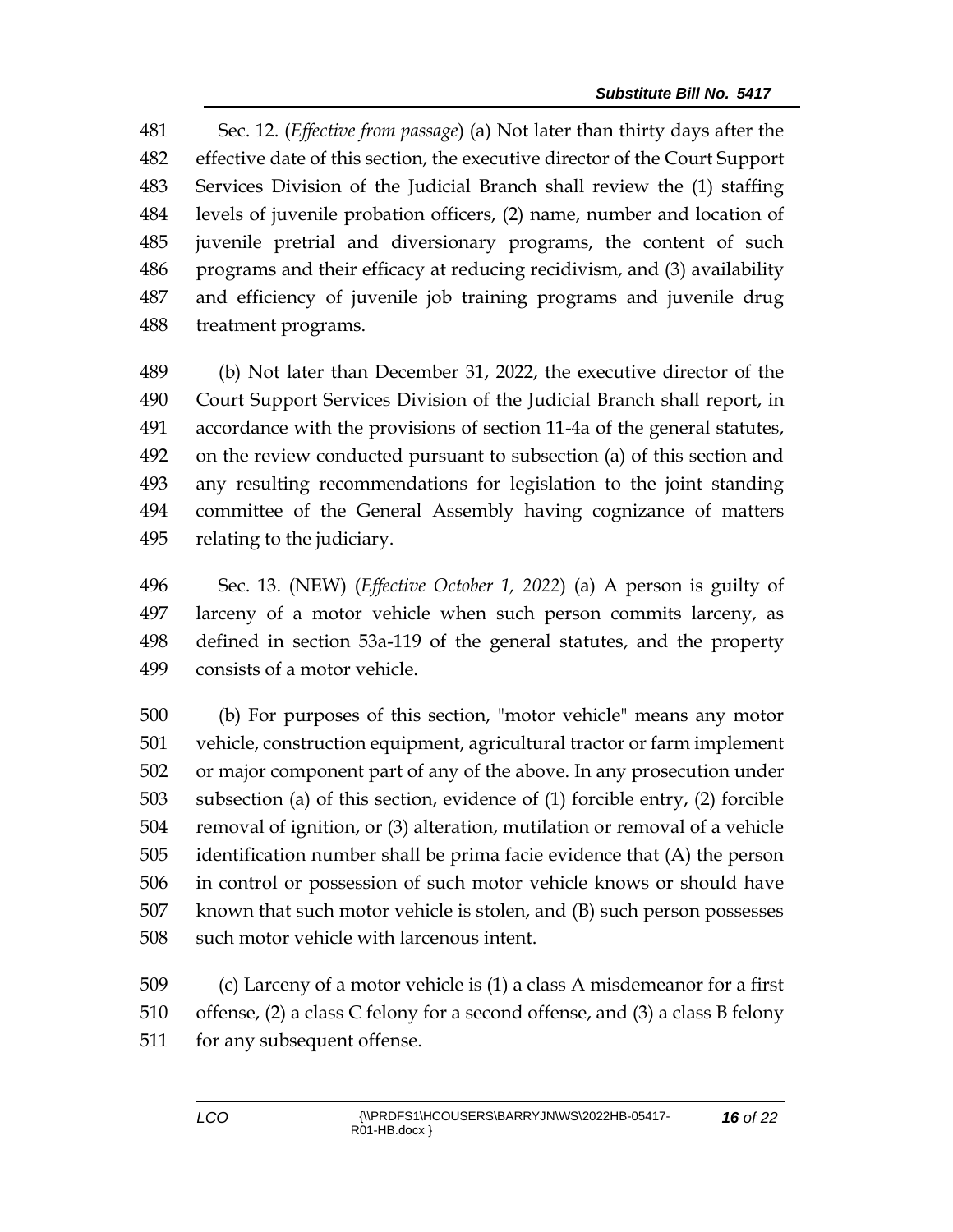Sec. 14. Subsection (j) of section 14-112 of the general statutes is repealed and the following is substituted in lieu thereof (*Effective October 1, 2022*):

 (j) To entitle any person to receive or retain a motor vehicle operator's license or a certificate of registration of any motor vehicle when, in the 517 opinion of the commissioner, such person has committed larceny of a motor vehicle, the value of which exceeds ten thousand dollars, or violated any of the provisions of the following-named sections and subsections: Section 14-44, section 14-80h or 14-80i, sections 14-110, 14- 147, 14-217, 14-219, sections 14-228, 14-275 to 14-281, inclusive, or **[**subdivision (1) of subsection (a) of section 53a-123 or**]** any similar provision of the laws of any other state or any territory, or who has been convicted of, or has forfeited any bond taken for appearance for, or has received a suspended judgment or sentence for, a violation of any of said provisions, or a violation of any of the provisions of sections 14-230 to 14-247, inclusive, and 38a-371, within a twelve-month period following a violation of any of said sections, the commissioner may require from such person proof of financial responsibility to satisfy any claim for damages by reason of personal injury to, or the death of, any one person, of twenty-five thousand dollars, or by reason of personal injury to, or the death of, more than one person on account of any accident, of at least fifty thousand dollars, and for damage to property of at least twenty-five thousand dollars. When the commissioner requires proof of financial responsibility from an operator or owner of any motor vehicle, he may require proof in the amounts herein specified for each vehicle operated or owned by such person. If any person fails to furnish such proof, the commissioner shall, until such proof is furnished, suspend or revoke the license of such person to operate a motor vehicle or refuse to return any license which has been suspended or revoked in accordance with the provisions of section 14-111 or suspend or revoke the registration of any such motor vehicle or vehicles or refuse thereafter to register any motor vehicle owned by such person or refuse to register any motor vehicle transferred by such person if it does not appear to the commissioner's satisfaction that such transfer is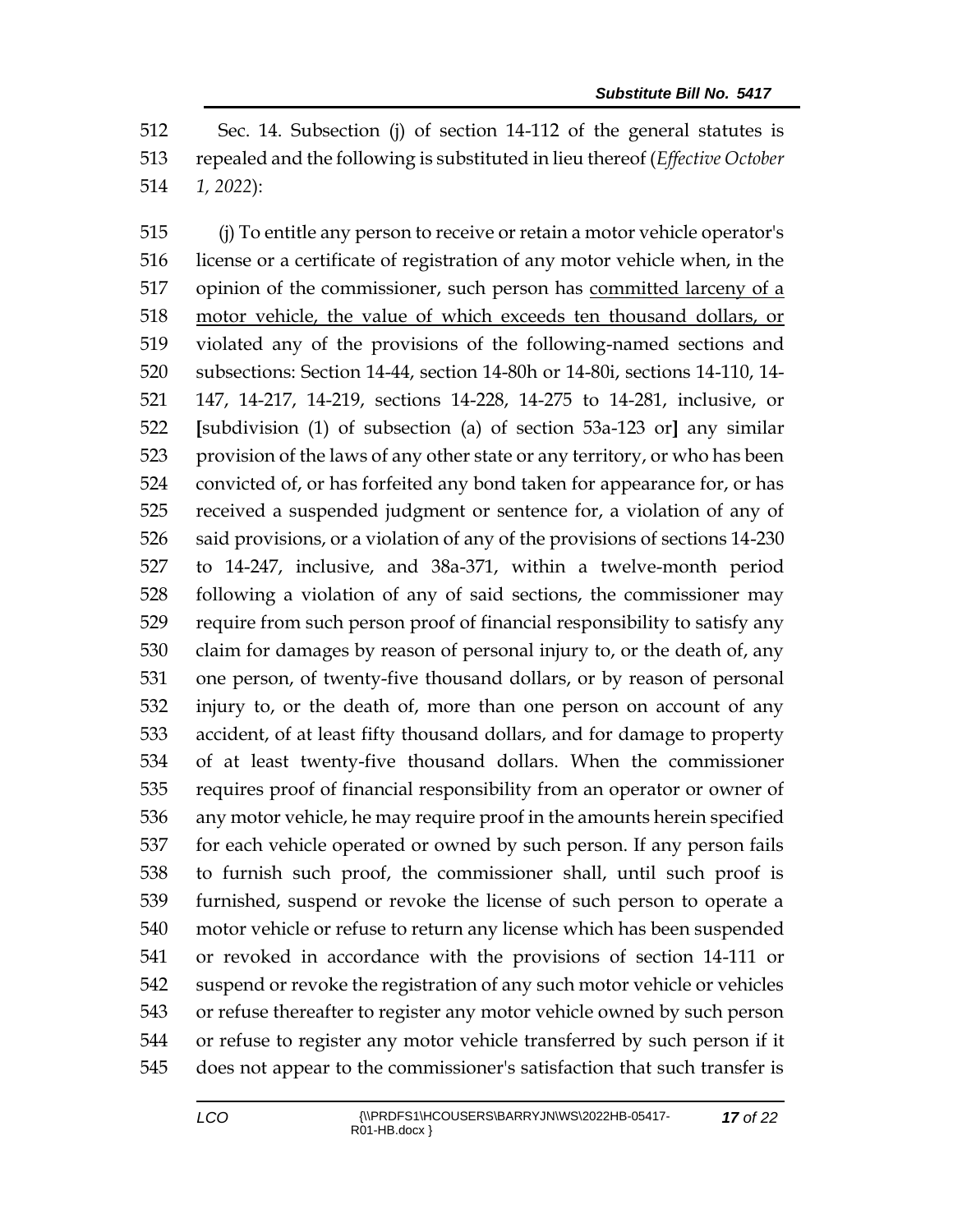a bona fide sale, or, if such person is not a resident of this state, withdraw from such person the privilege of operating any motor vehicle in this state and the privilege of operation within this state of any motor vehicle owned by such person. Prior to such suspension, revocation or withdrawal, notice thereof shall be given by the commissioner by a notice forwarded by bulk certified mail to the address of such person as shown by the records of the commissioner. No appeal taken from the judgment of any court shall act as a stay to any action of the commissioner authorized by the provisions of this section.

 Sec. 15. Subdivision (8) of section 46b-120 of the 2022 supplement to the general statutes is repealed and the following is substituted in lieu thereof (*Effective October 1, 2022*):

 (8) "Serious juvenile offense" means (A) the violation of, including 559 attempt or conspiracy to violate, section 21a-277, 21a-278, 29-33, as amended by this act, 29-34, 29-35, subdivision (2) or (3) of subsection (a) of section 53-21, 53-80a, 53-202b, 53-202c, 53-390 to 53-392, inclusive, 53a-54a to 53a-57, inclusive, 53a-59 to 53a-60c, inclusive, 53a-64aa, 53a- 64bb, 53a-70 to 53a-71, inclusive, 53a-72b, 53a-86, 53a-92 to 53a-94a, inclusive, 53a-95, 53a-100aa, 53a-101, 53a-102a, 53a-103a or 53a-111 to 53a-113, inclusive, subdivision (1) of subsection (a) of section 53a-122, as amended by this act, subdivision **[**(3)**]** (2) of subsection (a) of section 53a- 123, as amended by this act, section 53a-134, 53a-135, 53a-136a or 53a- 167c, subsection (a) of section 53a-174, or section 53a-196a, 53a-211, 53a- 212, 53a-216 or 53a-217b, or (B) absconding, escaping or running away, without just cause, from any secure residential facility in which the child has been placed by the court as a delinquent child;

 Sec. 16. Subsection (k) of section 46b-133 of the 2022 supplement to the general statutes is repealed and the following is substituted in lieu thereof (*Effective October 1, 2022*):

 (k) For purposes of subsections (c) and (e) of this section, a child may be determined to pose a risk to public safety if such child has previously been adjudicated as delinquent for or convicted of or pled guilty or nolo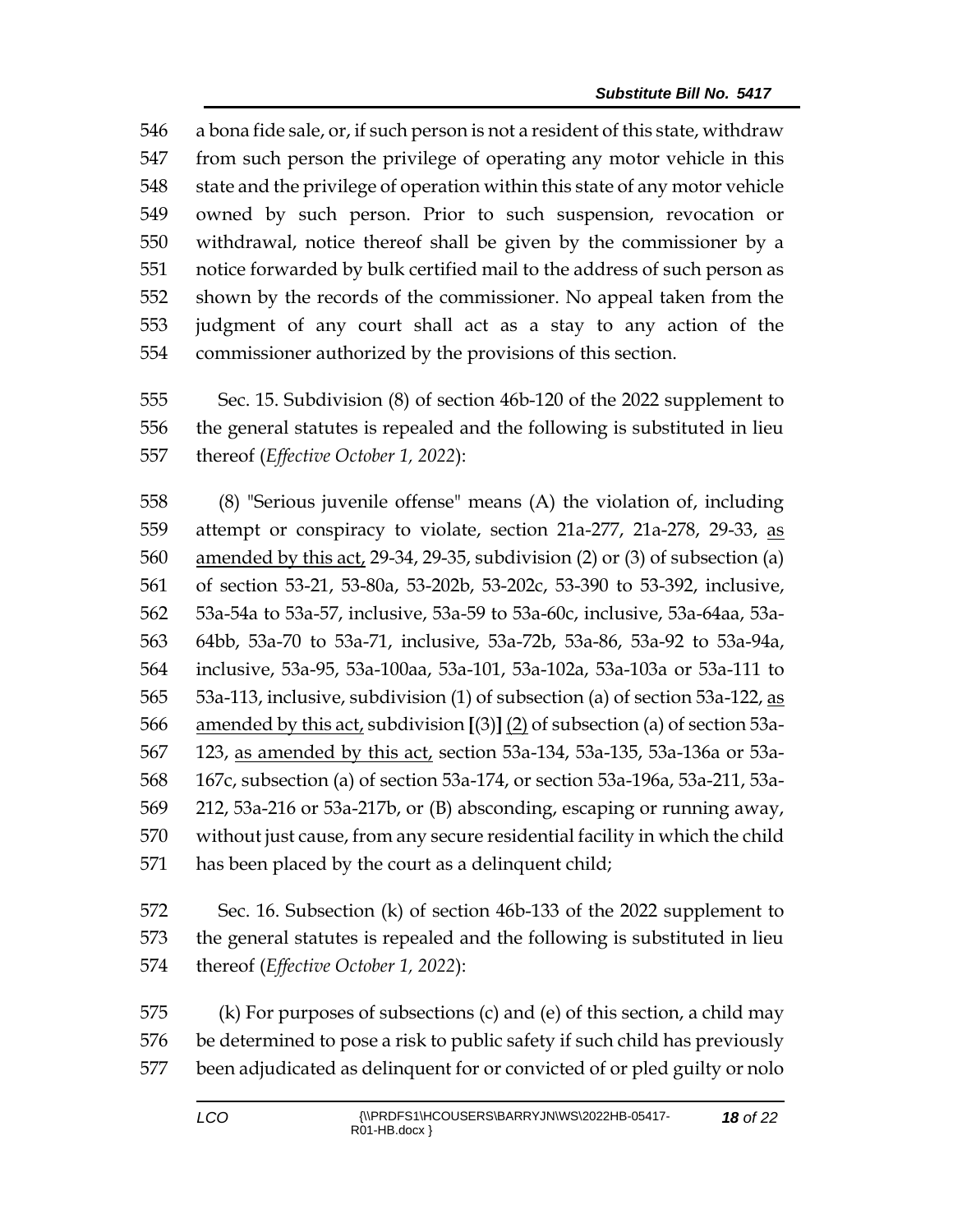contendere to two or more felony offenses, has had two or more prior dispositions of probation and is charged with commission of a larceny under **[**subdivision (3) of subsection (a) of section 53a-122 or subdivision (1) of subsection (a) of section 53a-123 or subdivision (1) of subsection (a) of section 53a-124**]** section 13 of this act.

 Sec. 17. Subsection (a) of section 46b-133j of the general statutes is repealed and the following is substituted in lieu thereof (*Effective October 1, 2022*):

 (a) For purposes of this section: (1) "Delinquency offense involving a motor vehicle" means any offense under (A) subdivision (1) of subsection (a) of section 53a-119b, (B) section 53a-126a, (C) section 53a- 126b, when the property consists of a motor vehicle, or (D) **[**subdivision (3) of subsection (a) of section 53a-122, (E) subdivision (1) of subsection (a) of section 53a-123, or (F) subdivision (1) of subsection (a) of section 53a-124**]** section 13 of this act; and (2) "child" means child, as defined in section 46b-120, as amended by this act.

 Sec. 18. Subsection (c) of section 54-56e of the 2022 supplement to the general statutes is repealed and the following is substituted in lieu thereof (*Effective October 1, 2022*):

 (c) This section shall not be applicable: (1) To any person charged with (A) a class A felony, (B) a class B felony, except a violation of subdivision (1) **[**,**]** or (2) **[**or (3)**]** of subsection (a) of section 53a-122, as amended by this act, that does not involve the use, attempted use or threatened use of physical force against another person, or a violation of subdivision **[**(4)**]** (3) of subsection (a) of section 53a-122, as amended by this act, that does not involve the use, attempted use or threatened use of physical force against another person and does not involve a violation by a person who is a public official, as defined in section 1-110, or a state or municipal employee, as defined in section 1-110, or (C) a violation of section 53a-70b of the general statutes, revision of 1958, revised to January 1, 2019, or section 14-227a or 14-227m, subdivision (1) or (2) of subsection (a) of section 14-227n, subdivision (2) of subsection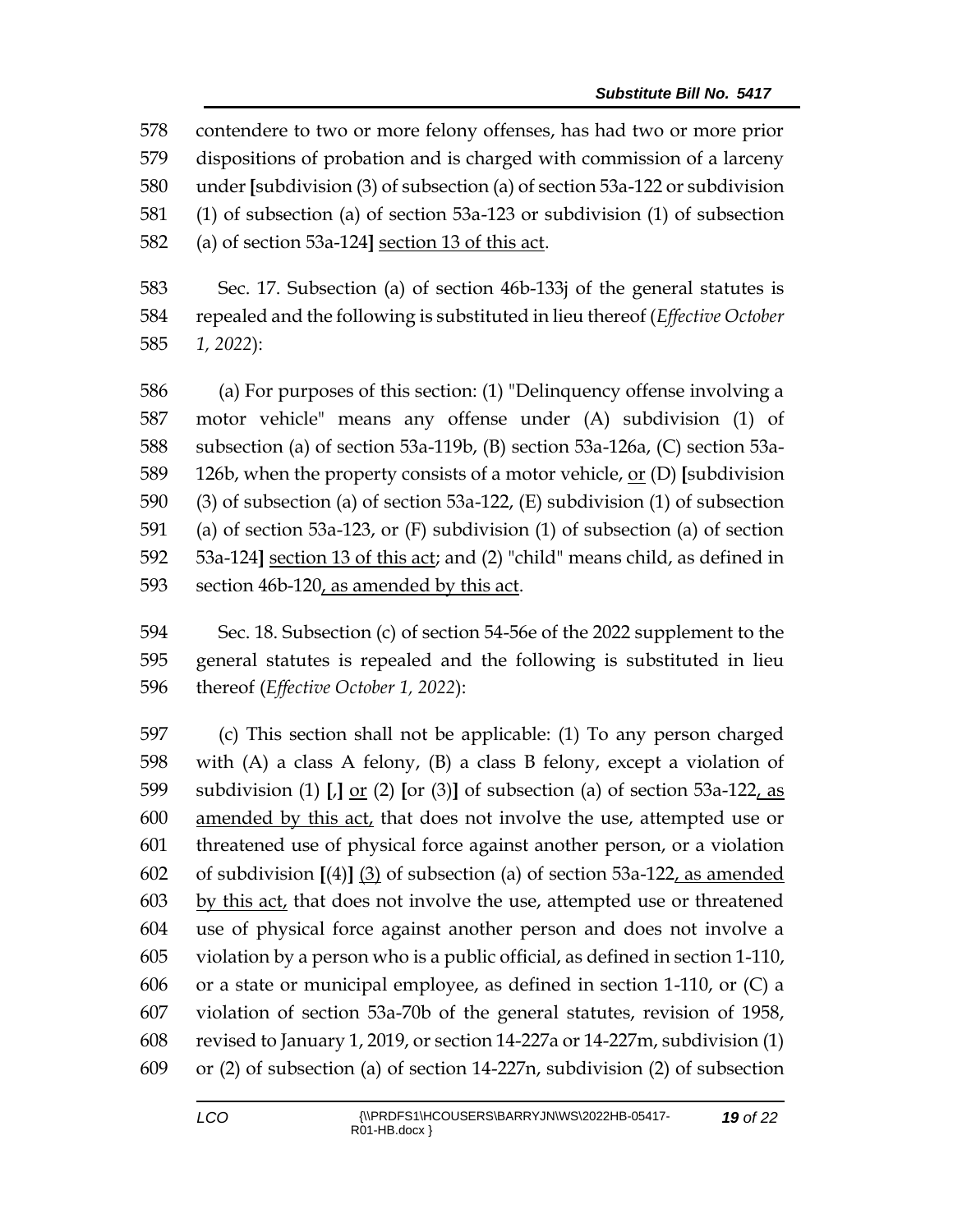(a) of section 53-21 or section 53a-56b, 53a-60d, 53a-70, 53a-70a, 53a-71, except as provided in subdivision (5) of this subsection, 53a-72a, 53a- 72b, 53a-90a, 53a-196e or 53a-196f, (2) to any person charged with a crime or motor vehicle violation who, as a result of the commission of such crime or motor vehicle violation, causes the death of another person, (3) to any person accused of a family violence crime as defined in section 46b-38a who (A) is eligible for the pretrial family violence education program established under section 46b-38c, or (B) has previously had the pretrial family violence education program invoked in such person's behalf, (4) to any person charged with a violation of section 21a-267, 21a-279 or 21a-279a, who (A) is eligible for the pretrial drug education and community service program established under section 54-56i or the pretrial drug intervention and community service program established under section 54-56q, or (B) has previously had (i) the pretrial drug education program (ii) the pretrial drug education and community service program established under the provisions of section 54-56i, or (iii) the pretrial drug intervention and community service program established under section 54-56q, invoked on such person's behalf, (5) unless good cause is shown, to (A) any person charged with a class C felony, or (B) any person charged with committing a violation of subdivision (1) of subsection (a) of section 53a-71 while such person was less than four years older than the other person, (6) to any person charged with a violation of section 9-359 or 9-359a, (7) to any person charged with a motor vehicle violation (A) while operating a commercial motor vehicle, as defined in section 14-1, or (B) who holds a commercial driver's license or commercial driver's instruction permit at the time of the violation, (8) to any person charged with a violation of subdivision (6) of subsection (a) of section 53a-60, or (9) to a health care provider or vendor participating in the state's Medicaid program charged with a violation of section 53a-122, as amended by this act, or subdivision **[**(4)**]** (3) of subsection (a) of section 53a-123, as amended by this act.

 Sec. 19. (*Effective July 1, 2022*) The sum of one million two hundred fifty thousand dollars is appropriated to the Judicial Department from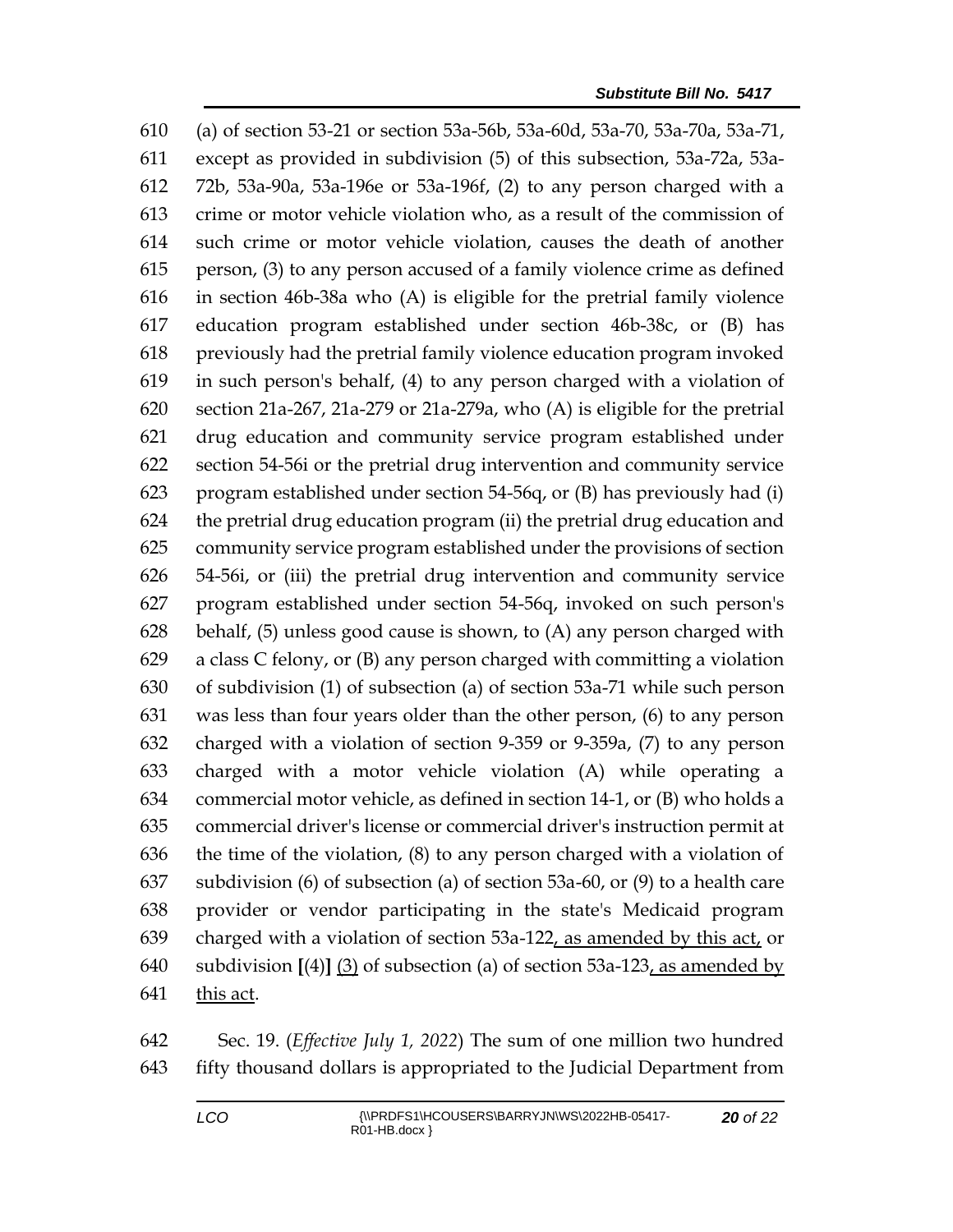644 the General Fund, for the fiscal year ending June 30, 2023, for Juvenile

645 Justice Outreach Services for the purpose of expanding REGIONS.

 Sec. 20. (*Effective July 1, 2022*) The sum of seven hundred fifty thousand dollars is appropriated to the Judicial Department from the General Fund, for the fiscal year ending June 30, 2023, for Juvenile Alternative Incarceration.

- 650 Sec. 21. (*Effective July 1, 2022*) The sum of one million dollars is 651 appropriated to the Department of Emergency Services and Public 652 Protection from the General Fund, for the fiscal year ending June 30, 653 2023, for regional crime reduction strategies.
- This act shall take effect as follows and shall amend the following

| act bliail take cliect as follows and shall affiche the following<br>sections: |                 |                     |
|--------------------------------------------------------------------------------|-----------------|---------------------|
| Section 1                                                                      | October 1, 2022 | 46b-133(a) to $(e)$ |
| Sec. 2                                                                         | October 1, 2022 | 46b-133d            |
| Sec. 3                                                                         | October 1, 2022 | $29-33(c)$          |
| Sec. 4                                                                         | October 1, 2022 | $29-37a(d)$         |
| Sec. 5                                                                         | April 1, 2023   | $46b-124(d)$        |
| Sec. 6                                                                         | October 1, 2022 | New section         |
| Sec. 7                                                                         | October 1, 2022 | $46b - 133p$        |
| Sec. 8                                                                         | October 1, 2022 | 53a-122             |
| Sec. 9                                                                         | October 1, 2022 | 53a-123             |
| Sec. 10                                                                        | October 1, 2022 | 53a-124             |
| Sec. 11                                                                        | from passage    | New section         |
| Sec. 12                                                                        | from passage    | New section         |
| Sec. 13                                                                        | October 1, 2022 | New section         |
| Sec. 14                                                                        | October 1, 2022 | $14 - 112(j)$       |
| Sec. 15                                                                        | October 1, 2022 | $46b-120(8)$        |
| Sec. 16                                                                        | October 1, 2022 | $46b-133(k)$        |
| Sec. 17                                                                        | October 1, 2022 | $46b - 133j(a)$     |
| Sec. 18                                                                        | October 1, 2022 | $54-56e(c)$         |
| Sec. 19                                                                        | July 1, 2022    | New section         |
| Sec. 20                                                                        | July 1, 2022    | New section         |
| Sec. 21                                                                        | July 1, 2022    | New section         |